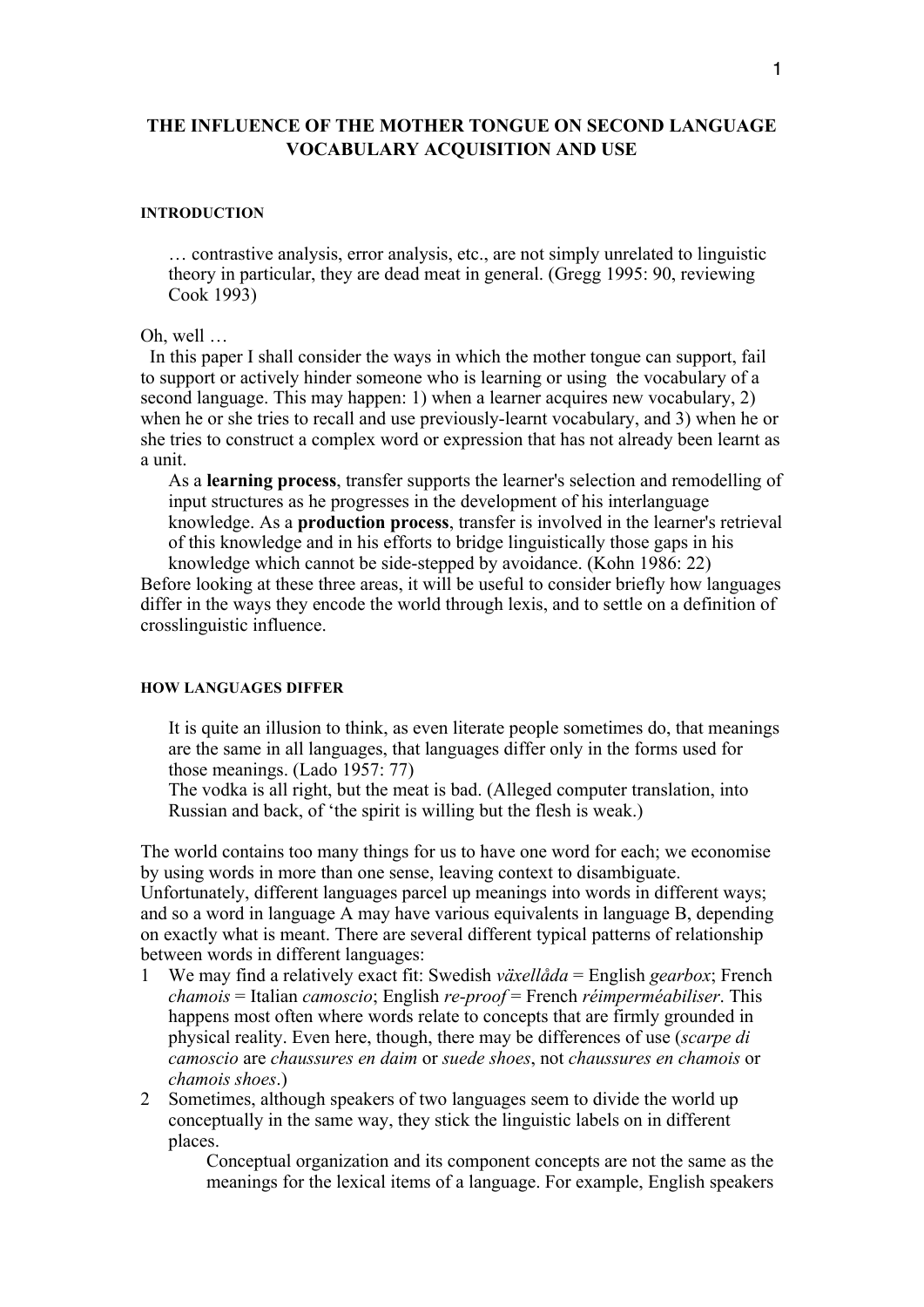typically make do with just one verb in talking about dressing, namely *put on*. This verb serves for all clothing, headgear, socks and shoes, jewelry, glasses, everything. Yet ask a group of English speakers to demonstrate, with gestures, how to put on a shoe, a glove or a sweater, and they will offer clear and consistent actions based on their conceptual knowledge. They know more about dressing, in other words, than the one lexical item *put on* would suggest. And speakers of other languages in fact use a much more elaborate lexicon for talking about dressing. Japanese speakers use one verb for garments on the upper body, another for those on the lower body, yet another for garments on extremities like feet and hands, another for articles that go on the head, and another still for jewelry like earrings or a watch … At the conceptual level, though, these speakers will represent the same actions as speakers of English. Conceptual knowledge, in other words, is not identical to our knowledge about word meanings. (Clark 1993: 10)

3 Unlike gearboxes, chamois and dressing, many aspects of the world have unclear boundaries, and categorisation is more subjective. In such cases, both lexical and conceptual organisation may vary from one language to another. Different languages notoriously divide up the colour spectrum in quite different ways (see for example Taylor 1989: 1–20). English distinguishes streams from rivers, rather unclearly, on the basis of size; French, unlike English or Italian, distinguishes rivers which run into the sea (*fleuves*) from rivers which are tributaries of others (*rivières*). The following diagram (after Arcaini 1968) shows how French, Danish and Swedish refer to what English calls *a tree*, the material *wood*, *a wood* (collection of trees) and *a forest*.

| English             | French | Danish | Swedish |
|---------------------|--------|--------|---------|
| tree                | arbre  |        | träd    |
|                     |        | træ    |         |
| wood (material)     | bois   |        | trä     |
| wood (small forest) | bois   | skov   | skog    |
| forest              | forêt  |        |         |
|                     |        |        |         |
|                     |        |        |         |

Extreme cases of such semantic relativism are sometimes reported; for instance, one often reads that Eskimos have a vast number of words for different sorts of snow. These claims need to be treated with caution, however – see Pullum's entertaining paper *The great Eskimo vocabulary hoax* (1991: 159–171).

 Very often this pattern involves prototypicality: languages may have exact translation equivalents for words when these are used in their central senses, but not when they are used in more marginal or metaphorical ways. English *bite* and French *mordre* correspond closely when they refer to cutting with teeth, but outside this use they go their separate ways: one is *piqué*, not *mordu*, by a mosquito, while *la balle a mordu la ligne* means *the ball just touched the line*. No doubt most languages have a word which corresponds to *read*; but how many of these equivalents can be used not only transitively and intransitively, and to refer to reading aloud as well as silent reading, but also to talk about a machine reading a credit card, or about a person reading a balance sheet, a meter, music, a map, somebody's lips, people's minds or between the lines?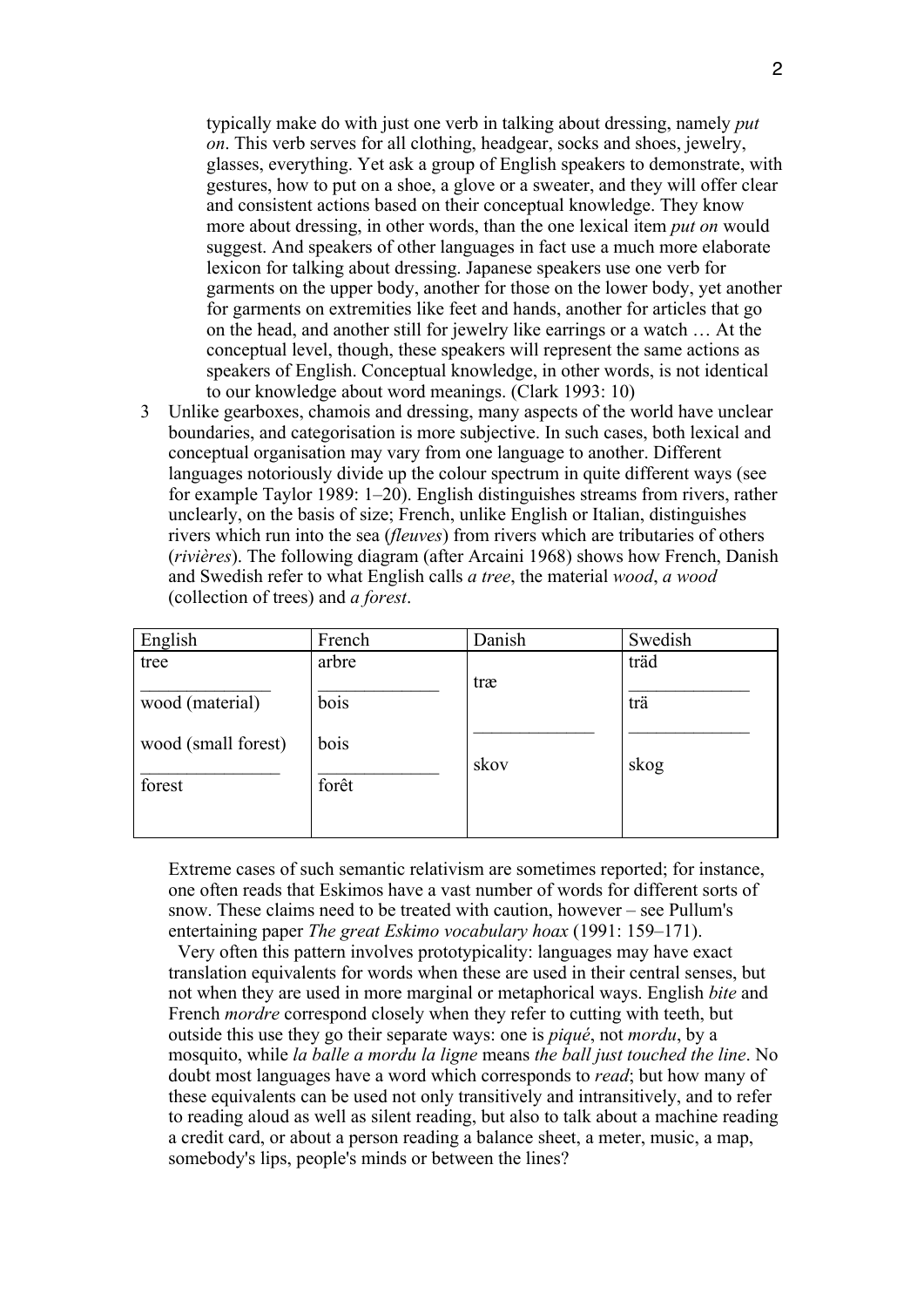- 4 More problematically, people with dissimilar cultures may classify things (especially abstract concepts) so differently that it becomes very difficult to establish crosslinguistic equivalences at all. Words like *guilt*, *shame*, *remorse*, *apology*, *repentance*, *penance*, for instance, reflect concepts that may not be in anything like a one-to-one correspondence with the ways in which another culture analyses notions of blame and guilt. Here it is not just a matter, so to speak, of putting the labels in different places on the same picture; the picture itself may be so different that it is hard to relate the labels to each other in any meaningful way.
- 5 Differences of conceptual organisation may be reflected in differences in the very way words are assigned to part-of-speech categories. The Japanese equivalents of many English adjectives are effectively nouns or verbs.
- 6 Related languages abound in cognates e.g. German *Buch*, Danish *bog* and English *book*, or Greek *duo*, Portuguese *dois* and English *two*. Where the meanings have diverged, as is often the case, the formal similarity can be very misleading: French *agenda*, Italian *morbido* and Spanish *embarazada* mean respectively *diary*, *soft* and *pregnant*.
- 7 Even where words in related languages 'mean the same', they may be false friends from the point of view of permissible grammatical context or collocation. French *expliquer*, unlike English *explain*, can be followed by an indirect object without a preposition (*expliquez-moi …*). English *want* can be followed by an 'object + infinitive' construction, as in *I want her to start tomorrow*; corresponding verbs in most other European languages cannot be used in this way.
- 8 Questions of formality and style are also relevant. English *get* (before a direct object) corresponds quite well to German *kriegen*, which is also casual in tone, but less well to the closest French equivalents (*prendre, obtenir*), neither of which is marked as informal. French has a slang word for shoes *(godasses)*, for which there is no stylistically congruent counterpart in English. Some non-European languages differ radically from English in their ways of expressing formality through the lexicon, to the extent of virtually having separate word-lists in their 'high' and 'low', or 'respectful' and 'intimate' styles.
- 9 The way vocabulary is organised in discourse may differ from one culture and its language to another. According to Bartelt (1992: 103), for instance, Navajo uses types of repetition for emphasis which would be regarded as inelegant and redundant in English.
- 10 Finally, the very notion of a 'word' is far from constant across languages. The French for *gearbox* is not a single noun, but a three-word phrase; the German word *Erzeugerabfüllung*, common on wine labels, has to be rendered into English as *chateau bottled*, while its Spanish equivalent has four words and its French counterpart six. Comparisons between less closely related languages are even more striking. As Ringbom points out, '… the word has a different status as a linguistic unit in synthetic and analytic languages … average Finnish words contain more semantic information than English or Swedish words'. So for instance the single Finnish word *autostammekin* corresponds to the English phrase *from our car, too*. (1986: 155, 1987: 20)

#### **CROSSLINGUISTIC INFLUENCE AND EASE OR DIFFICULTY OF LEARNING**

## **interlingual or intralingual?**

Recent research has confirmed more and more strongly what language teachers have always known: that the mother tongue has a strong influence on the way a second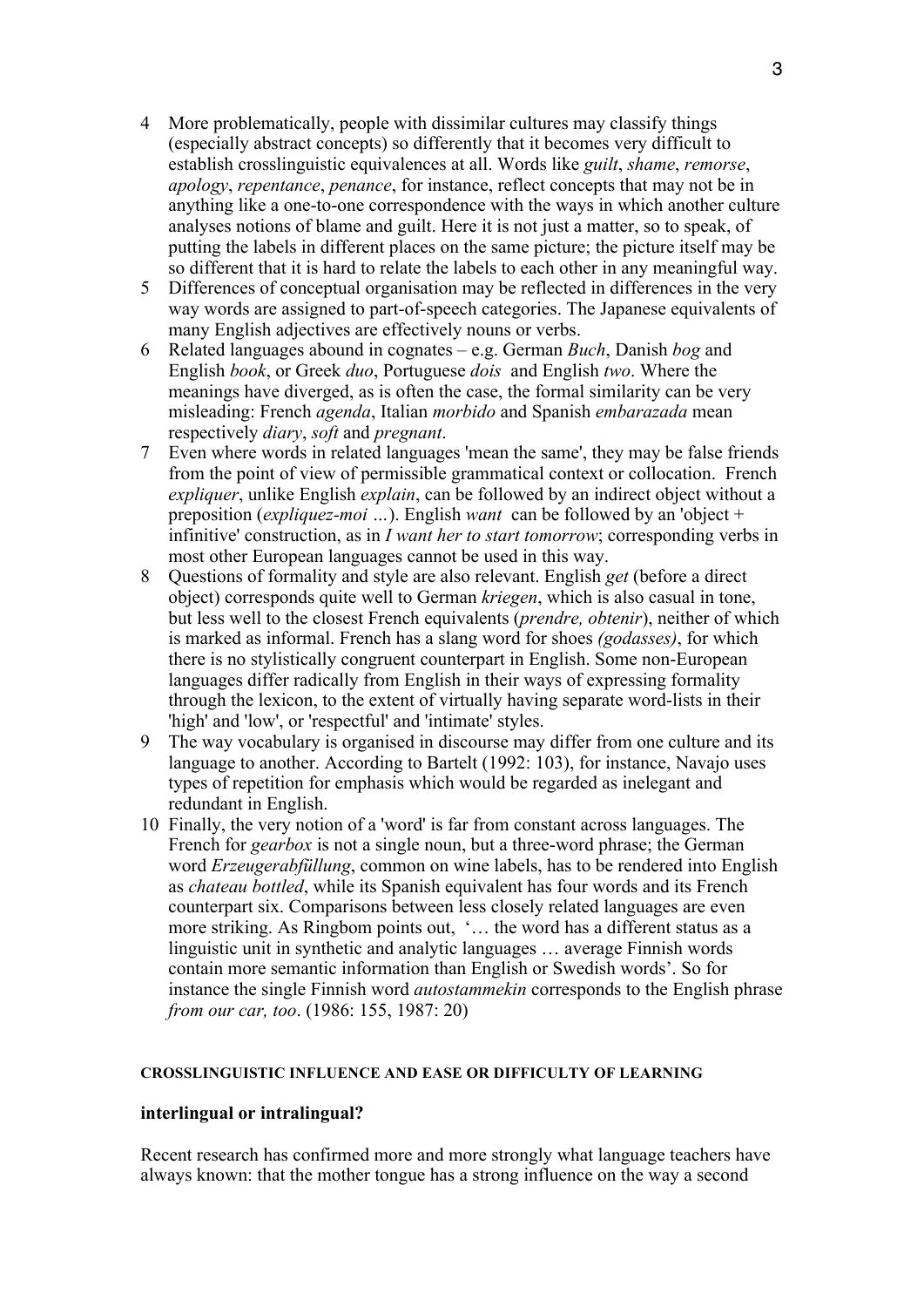language is learnt and used. (e.g. Kellerman 1984, Kellerman and Sharwood Smith 1986, Ringbom 1987, Odlin 1989, Perdue 1993)

There is obviously one critical way in which L2 acquisition cannot be compared with L1: children can experience no 'transfer' or 'interference' from a previously acquired language. All of the reports of the ESF [European Science Foundation] project are rich with documentation of SL [source language] influence … I have claimed that each native language has trained its speakers to pay different kinds of attention to events and experiences when talking about them. This kind of training is carried out in childhood and is exceptionally resistant to restructuring in ALA [adult language acquisition]. (Perdue 1993, vol II: 245)

 The pioneers of contrastive analysis believed that by making crosslinguistic comparisons one could predict learning difficulty.

We assume that the student who comes in contact with a foreign language will find some features of it quite easy and others extremely difficult. Those elements that are similar to his native language will be simple for him, and those elements that are different will be difficult." (Lado 1957: 2)

 This view, though productive, was a serious over-simplification: not all crosslinguistic differences cause learning problems, and some things turn out to be more difficult than predicted by contrastive analysis. The notions of crosslinguistic influence and learning difficulty later came to be more clearly distinguished, and learners' errors were seen as falling into two possible categories: 'interlingual' confusions, caused by interference or transfer from the mother tongue, and 'intralingual' confusions, caused by complexities in the second language itself.

 A notorious problem with this model, which is still current, is that it is difficult to classify certain kinds of error. If an English-speaking learner of French confuses *fenêtre*, *vitre*, *vitrine* and *vitrail* (words for different types of window), is this an interlingual error (because the learner is misled by the simpler English system for referring to windows), or does it make more sense to call it an intralingual error (because the French lexical system is complicated in this area and English provides nothing useful to transfer)? The same question arises in relation to the omission of English articles – if a learner's mother tongue has no article system, is it realistic to consider his or her failure to use articles in English as an instance of transfer?

 There are perhaps two reasons for the confusion. First of all, there is the mistaken view that errors have to be analysed in either-or terms: they must *either* be attributable to the mother tongue, *or* to features of the second language. And secondly, there is a common tendency to see mother-tongue effects, too narrowly, in terms of the 'transfer' of a detectable feature of the mother tongue into the second language.

As Kellerman (1987) has pointed out, researchers tend to reflect their theoretical biases in what they interpret as transfer effects. He notes that Arabski (1979) made the somewhat surprising assertion that the 974 article errors in his Polish-English corpus were not transfer errors on the grounds that, because Polish does not have articles, there is nothing to transfer. Clearly, though, the absence of a structural feature in the L1 may have as much impact on the L2 as the presence of a different feature. (Ellis 1994: 311–312)

#### **relating intrinsic difficulty and crosslinguistic influence**

Intrinsic difficulty and crosslinguistic influence are not alternative sources of error. For *all* the elements of a second language, we clearly need to consider:

1 how difficult they are in themselves (in terms of factors like transparency, complexity and processing load)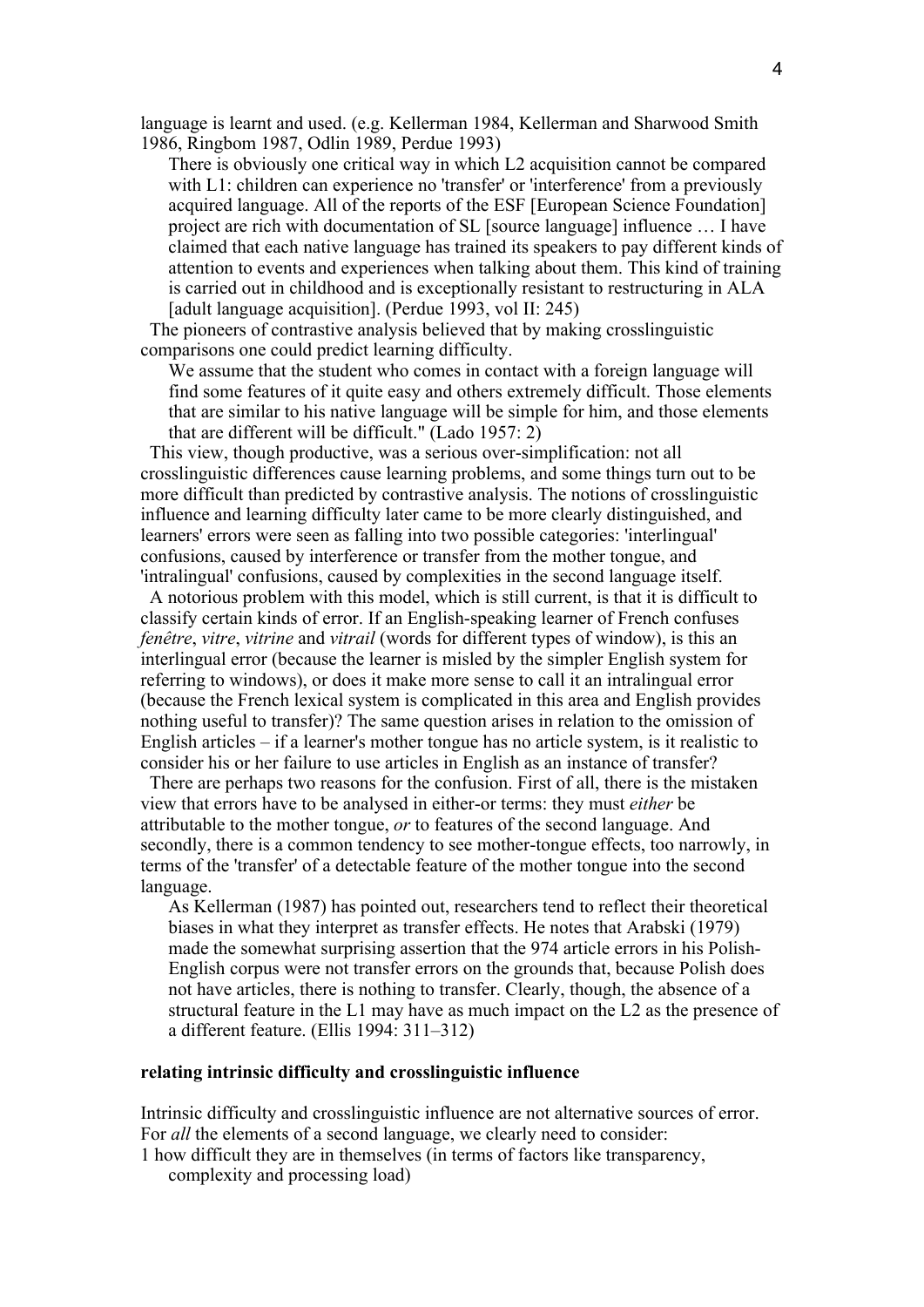2 what sort of position the mother tongue puts a learner in when he or she approaches them: does it help, hinder, or simply stand aside?

The notion of difficulty in language is elusive. None the less, one can readily think of lexical features that seem intuitively to be intrinsically easy or hard. English and German words for numbers are quite straightforward; French number-words between 70 and 99 are slightly more complicated; one of the Japanese systems of numberwords is relatively elaborate. Vietnamese has a very complex system of personal pronouns. English has a daunting array of verbs in the area of

'shine/gleam/sparkle/glitter' etc, but not many different words for tastes. Of the two Czech words *srdce* and *mi*, the first is clearly more difficult to say than the second. An English child will learn to use the words *postman*, *fat* and *run* earlier and more easily than *collateral*, *metaphysical* or *denigrate*.

 Independently of the intrinsic ease or difficulty of items, however, a learner's mother tongue can greatly affect the way he or she is able to approach them. For instance:

- The Italian word *attuale* (*= current, topical*) is reasonably easy for most learners to grasp; especially easy for speakers of several European languages (*aktual*, *actuel*, *aktuel* etc mean the same); but a confusing false cognate for an Englishspeaker.
- German numbers, though intrinsically unproblematic, are 'the wrong way round' from an English point of view: English-speaking learners typically mix up pairs like *fünfunddreissig* (35 – literally 'five and thirty') and *dreiundfünfzig* (53 – literally 'three and fifty').
- The English structure *I like X* is structurally and semantically straightforward, but problematic if one is coming at it from Spanish or Italian: *me gusta X* and *mi piace X* have a misleadingly similar word order to the English structure, but require the liked thing rather than the 'liker' as subject.
- Different learners approach the difficult French gender system from different starting points. Italians get enormous help from a mother tongue which assigns gender to nouns much as French does, though there are of course problems with particular words. German has three genders as against the French two, and knowledge of German is of little help in predicting the gender of a French noun; on the other hand, German-speakers are at least psychologically prepared for nouns to have genders, and this may well help them to notice and store the genders of French nouns as they learn them. English- or Turkish-speaking learners of French do not even have this advantage, and find French genders very difficult.
- Serious problems arise where the second language contains whole classes of word which are not shared by the mother tongue. Finnish uses case-endings to express the meanings which are communicated by prepositions in most European languages. Consequently Finnish learners of English have substantial trouble with prepositions as a class: they find them not only difficult to learn, but difficult to notice.

It may be assumed that a Swedish learner does not perceive the category of English prepositions as either particularly salient or non-salient: he simply recognizes them as prepositions and soon knows roughly how they function … a Finnish learner, on the other hand, perceives the category of prepositions to be clearly non-salient, since they are redundant according to his L1 code. This perception often makes him omit them in production to a surprising extent even after many years of English. (Ringbom 1986: 155)

The article systems of western European languages are similarly non-salient for speakers of languages which do not have articles: it is not unusual, for instance, to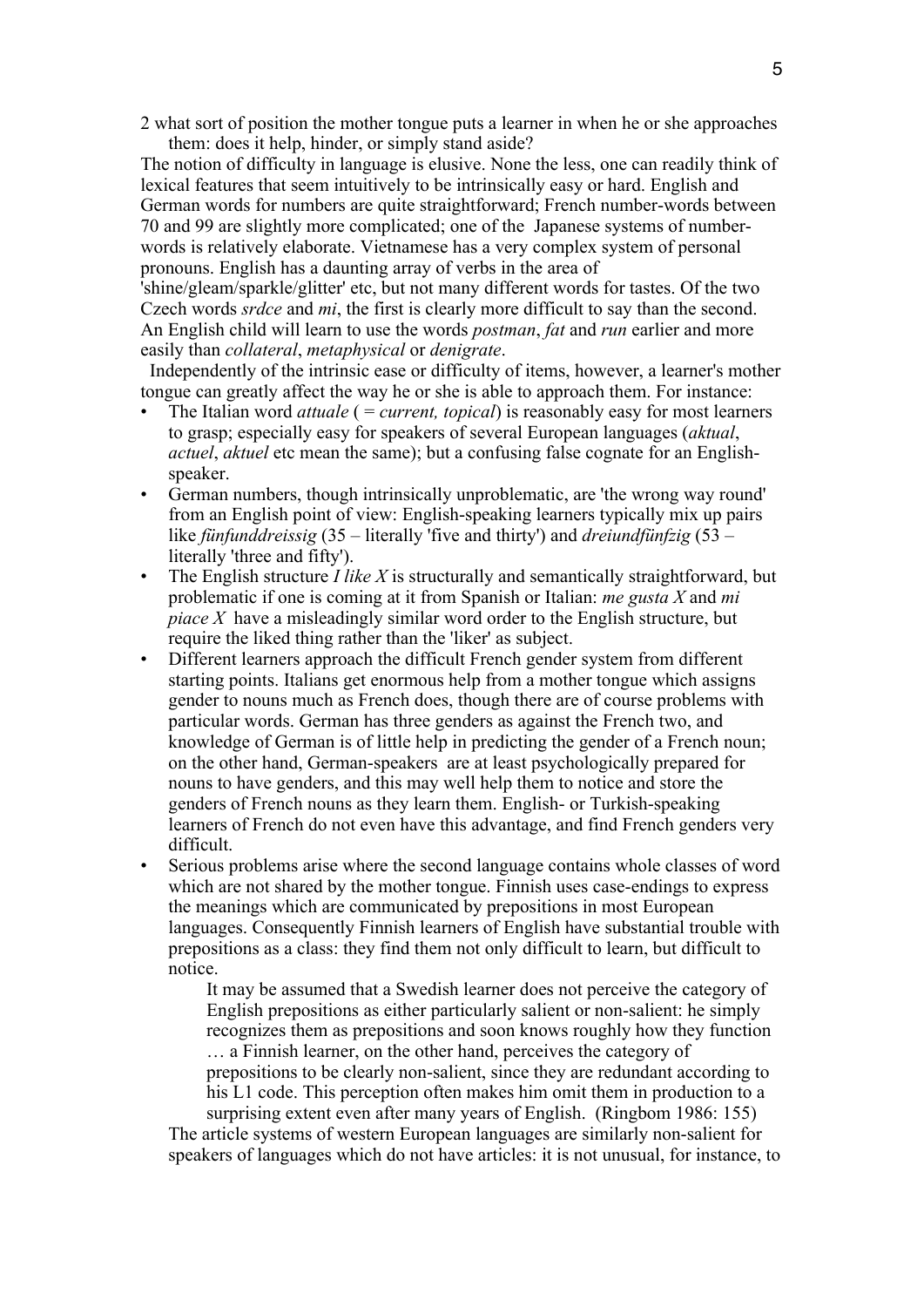encounter Russians who have a relatively good command of English, but who use articles rarely or not at all.

## **language distance, transfer and learning**

Language distance clearly has some effect on the amount of transfer that can take place between languages, and therefore on the extent to which transfer can support or hinder learning. Related languages often share a great deal of cognate vocabulary, and even where vocabulary is not cognate, there tend to be close translation equivalents: this can give learners an enormous advantage. Where languages have less common ground, word forms will generally be quite different; more information about word meaning and use also has to be acquired from scratch. Studies have demonstrated, for instance, that Swedish- and Spanish-speaking learners of English acquire vocabulary faster and more successfully than Finnish- and Arabic-speakers (see Odlin 1989: 77– 80 for details and discussion). Transfer from third languages seems to depend very much on relative language distance (Ringbom 1987: 113–14, 119). Difference of phonological structure also has an effect on vocabulary learning. It has been shown that, as one might expect, those foreign words which conform more or less to the phonetic and orthographic patterns of the mother tongue are the easiest to assimilate (Laufer 1990, Ellis and Beaton 1993). English has a large inventory of phonemes, permits quite elaborate consonant clusters, and reduces unstressed vowels. These features make many English words hard to handle for speakers of languages, like Spanish or Japanese, which have a different type of phonology.

 Cultural distance, as well as language distance, can greatly affect ease or difficulty of learning. A Hungarian learner of Spanish, for example, will find that, though there are virtually no cognates (Spanish and Hungarian are unrelated), the new words in general express familiar concepts and are often semantically congruent with mothertongue roots; so that a good deal of semantic transfer is possible. This will be far less the case for a Hungarian learning Chinese: not only are the words quite different in the two languages, but there is also far less overlap between the concepts that they express.

 Types of error are therefore likely to vary somewhat with language distance. Where the first and second language are closely related, there may be fewer errors resulting from the intrinsic difficulty of what has to be learnt, since the mother tongue will provide support in more areas. At the same time, since more can be transferred, there is more scope for the type of interference errors which arise when items in two languages are similar but not identical in form or use. Conversely, where languages are unrelated, more errors are likely to result from the intrinsic difficulty of secondlanguage items, whereas the role of interference will be somewhat reduced.

#### **LEARNING VOCABULARY**

I shall always regret your lessons. (C. Ducarme, personal communication)

## **generalisation**

Words (other than proper names) mostly refer to classes of things, events, properties etc, not to individuals. When a baby learns a word, a major part of its task is to find out where the boundaries of the relevant class lie: does *cat* refer to all four-legged creatures, all domestic animals, all felines, all furry things or just the family pet? As small children learn vocabulary, in fact, they are simultaneously learning the world,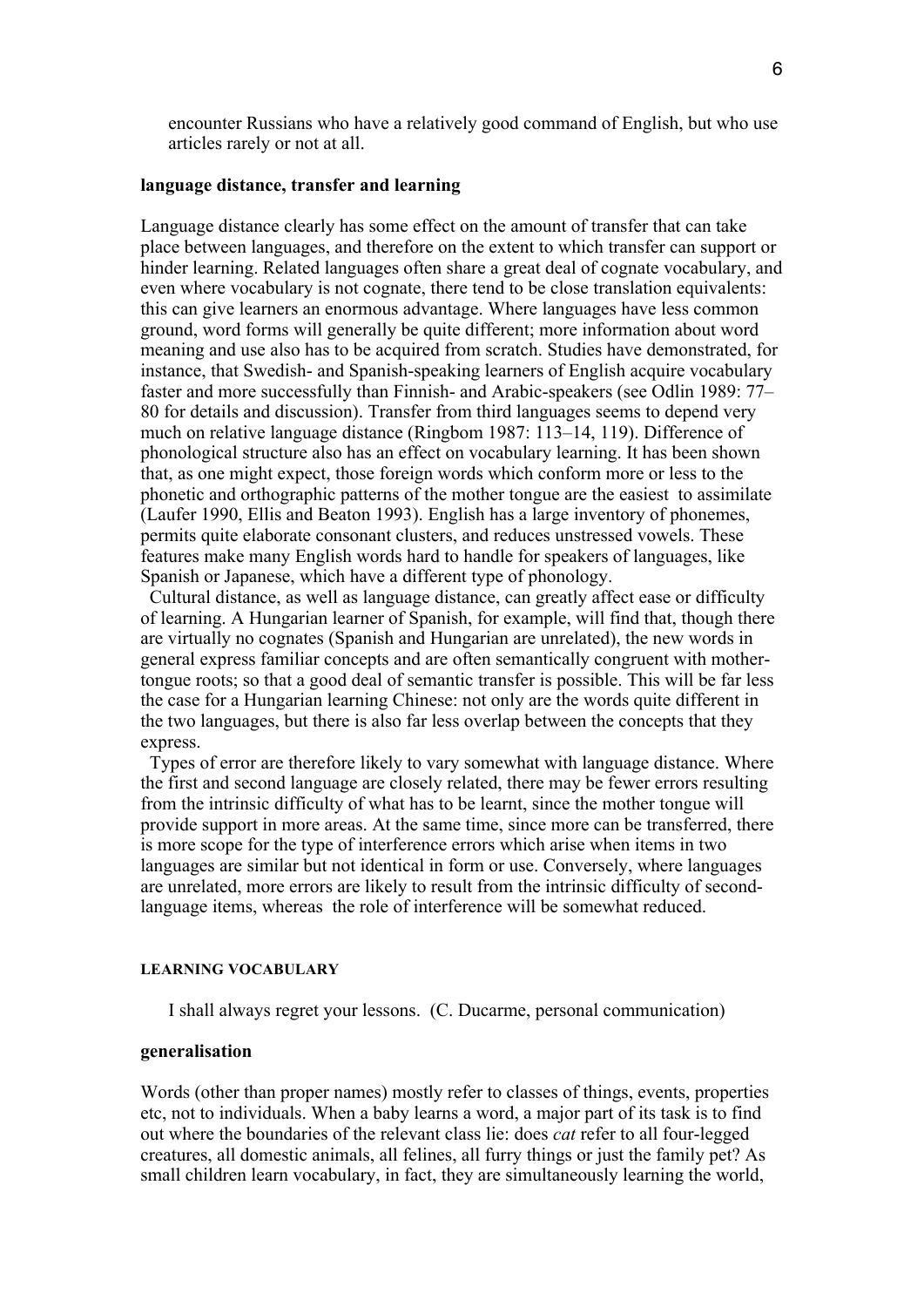as it is categorised and described by the culture into which they have been born. To some extent, children seem to have built-in strategies for fitting categories to words – for instance, they take it for granted that if nouns refer to objects, these will be discrete whole objects (Clark 1993: 49–66). Nonetheless, the process involves a good deal of trial and error, and young children typically overgeneralise or undergeneralise.

 Second language learners, too, face the problem of establishing the range of reference of new words and expressions that they meet, and a good deal of exposure may be needed before they have enough experience of the way words are used to be able to do this accurately.

By being familiar with collocations like *a convenient situation* and *a convenient time*, but not with ones like *a convenient person* or *a convenient cat*, [students] will realise, however subconsciously, that the adjective *convenient* is only used with inanimate nouns. (Carter and McCarthy 1988: 75)

However, second language learners have one great advantage over infants: they have already learnt how one culture categorises and labels the world. Whatever the differences among human cultures and their perceptions, there is also massive common ground, so we already know a lot about the scope of much second language vocabulary before we learn it. We can take it for granted, for example, that another language will have ways of talking about dogs, babies, pain, drinking, sleeping, work, heat and cold; if we are told that a particular train is *Zug*, *poyezd* or *treno*, we know the chances are that the foreign word can be applied, more or less, to the whole class of things that we call *train* in English.

 A second language learner is likely, then, to short-cut the process of observing a new word's various references and collocations, by mapping the word directly onto the mother tongue. He or she may well learn from experience what kind of words *convenient* collocates with; but this may do little more than confirm and refine a prior identification of *convenient* with *comodo*, *gelegen* or whatever.

We may assume that wherever possible the beginning foreign learner tries to operate with simplified translation equivalences between lexical items … In the learning of related languages, simplified equivalences work well for the development of a receptive competence, even though these equivalences will have to be modified by later learning. (Ringbom 1986:154)

Often, indeed, the translation equivalence is made explicit at the outset, as when a learner says 'What's the Japanese for …?', or looks up an unknown word in a bilingual dictionary. Even when this does not happen, though, an immediate association with a mother-tongue word is likely to be set up as soon as possible. (At one time it was considered essential to avoid the mother-tongue in foreign-language teaching, and teachers would go through contortions to explain or demonstrate the meanings of words without translating. What often happened, of course, was that, after the teacher had spent ten minutes miming, say, *curtain* to a class of baffled French students, one of them would break into a relieved smile and say 'Ah, *rideau'*.)

## **different kinds of equivalence hypothesis**

What the beginning Swedish learner [of English] takes to be self-evident is the basic, even trivial fact that an English preposition normally corresponds to some other preposition in Swedish and that the concept of (in)definiteness is expressed by articles. (Ringbom 1986: 154)

The simplest version of the learner's equivalence hypothesis might be stated as follows: 'Foreign words look different from mother-tongue words, but work in the same way (semantically and grammatically)'. Naive though this view is, it is not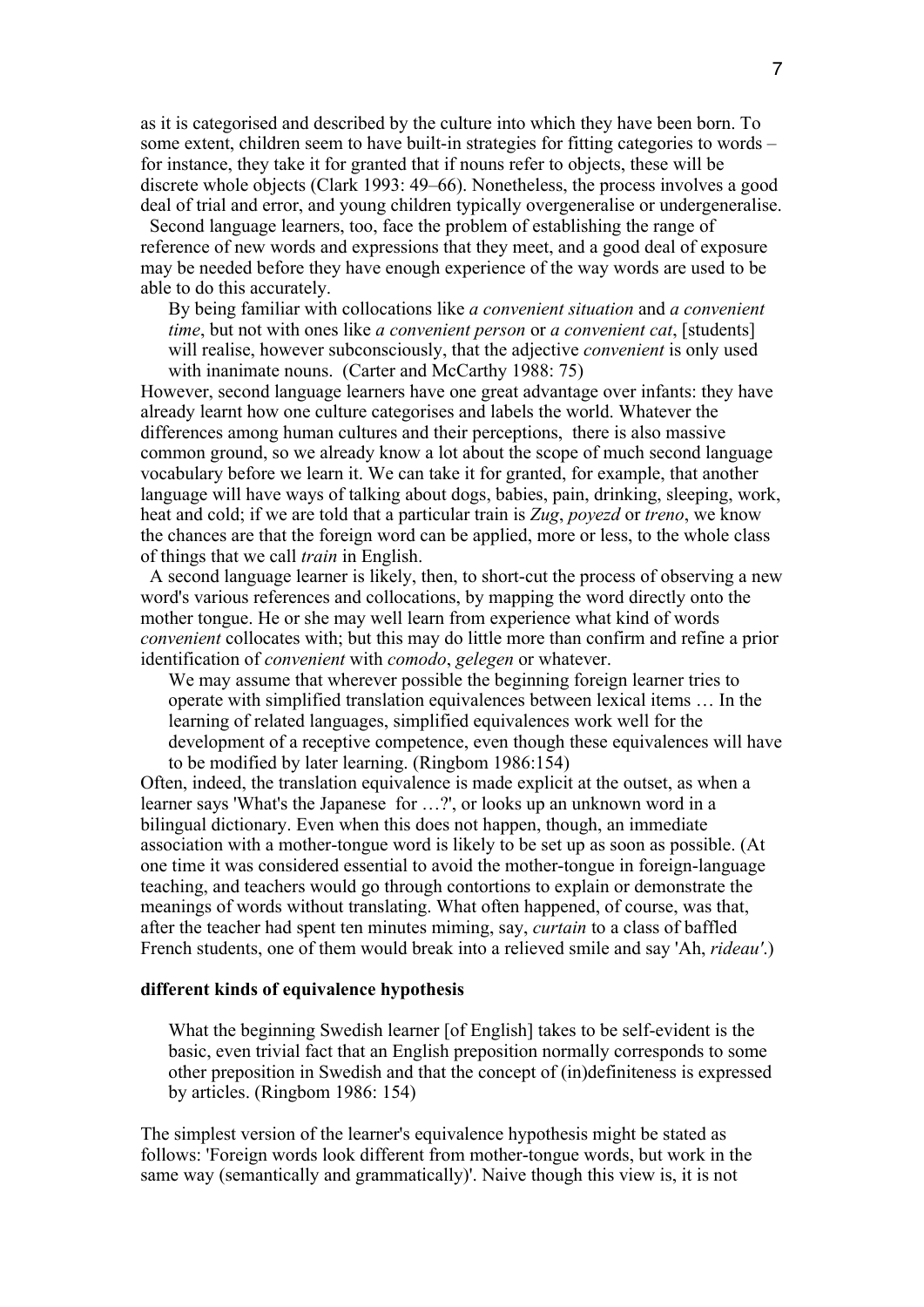uncommon among people who know little about languages, and it is sometimes found even among more experienced learners. (I was at school with a boy who, working for an important Latin examination, was convinced that all he needed to do was to memorise words and their translations from a Latin-English dictionary.)

 A more reasonable version of the equivalence hypothesis, then, might be 'Regard everything as the same unless you have a good reason not to'.

The learner tends to assume that the system of L2 is more or less the same as in his L1 until he has discovered that it is not. (Ringbom 1987: 135) This is probably the way most people approach language learning (though they may not all draw the 'good reason' line in the same place). According to research by Naiman, Frohlich, Todesco and Stern (1978, quoted in Skehan 1989: 76–77), one of the strategies typical of good language learners is to 'refer back to their native language judiciously … and make effective cross-linguistic comparisons at different

stages of language-learning'. Experienced learners, then, are likely to have some sense of the limits of translation equivalence, and to realise, for instance, that idiomatic uses of mother-tongue words are less likely than others to carry over into the second language. Kellerman carried out several interesting experiments (e.g. 1978, 1986) to test learners' intuitions about transferability. He found that, while the Dutch students he tested were prepared to use English *break* and *eye* to translate core meanings of Dutch *breken* and *oog*, more advanced learners were generally reluctant to extend the equivalence into more peripheral, irregular or idiomatic uses. So, for instance, his subjects were happy to translate *Hij brak zijn been* as *He broke his leg*, but doubted whether *break* could be used (as *breken* can) to talk about breaking one's word, strike-breaking or breaking a ceasefire. Kellerman's students turned out to be wrong in these particular cases, because the idiomatic uses chosen for the experiment were ones which do happen to coincide in English and Dutch. However, their caution probably stood them in good stead in general in their approach to English, and would certainly have paid off handsomely if they had been learning languages less closely related to Dutch.

 Learners' perceptions of linguistic or cultural distance may also affect their readiness to transfer. As we have seen, there is more scope for successful transfer between closely related languages than between languages whch are not related, and most learners seem to develop some sense of where they stand in this respect. Kasper (1992) cites evidence that Danes transfer mother-tongue usages more freely to German than to English. Ringbom, working in Finland, found that monolingual Swedish speakers are far more likely to transfer mother-tongue forms into English than are monoligual Finnish speakers (though Finns who know Swedish may transfer Swedish forms into English).

Apparently Finnish learners are aware that their mother tongue is so different from the target language that they do not normally expect formal similarity between L1 words and L2 words, at least not to an extent that would guide them very often when they make their approximations. (1978: 90)

Readiness to transfer may also be affected by such factors as personality profile, type of education, and personal and cultural attitudes to language.

 Some kind of equivalence hypothesis is probably indispensable in second language learning, especially during the early stages. Mother-tongue influence is responsible not only for errors, but also for much of what is correct in an interlanguage. If we did not keep making crosslinguistic correspondences, we might never manage to learn new languages at all. (Imagine having to ask whether each new Spanish house one saw was called *casa*; whether the new word was used by both men and women; whether a different word was needed for centrally-heated houses; whether it was taboo to talk about houses where people had recently died; and so on – instead of just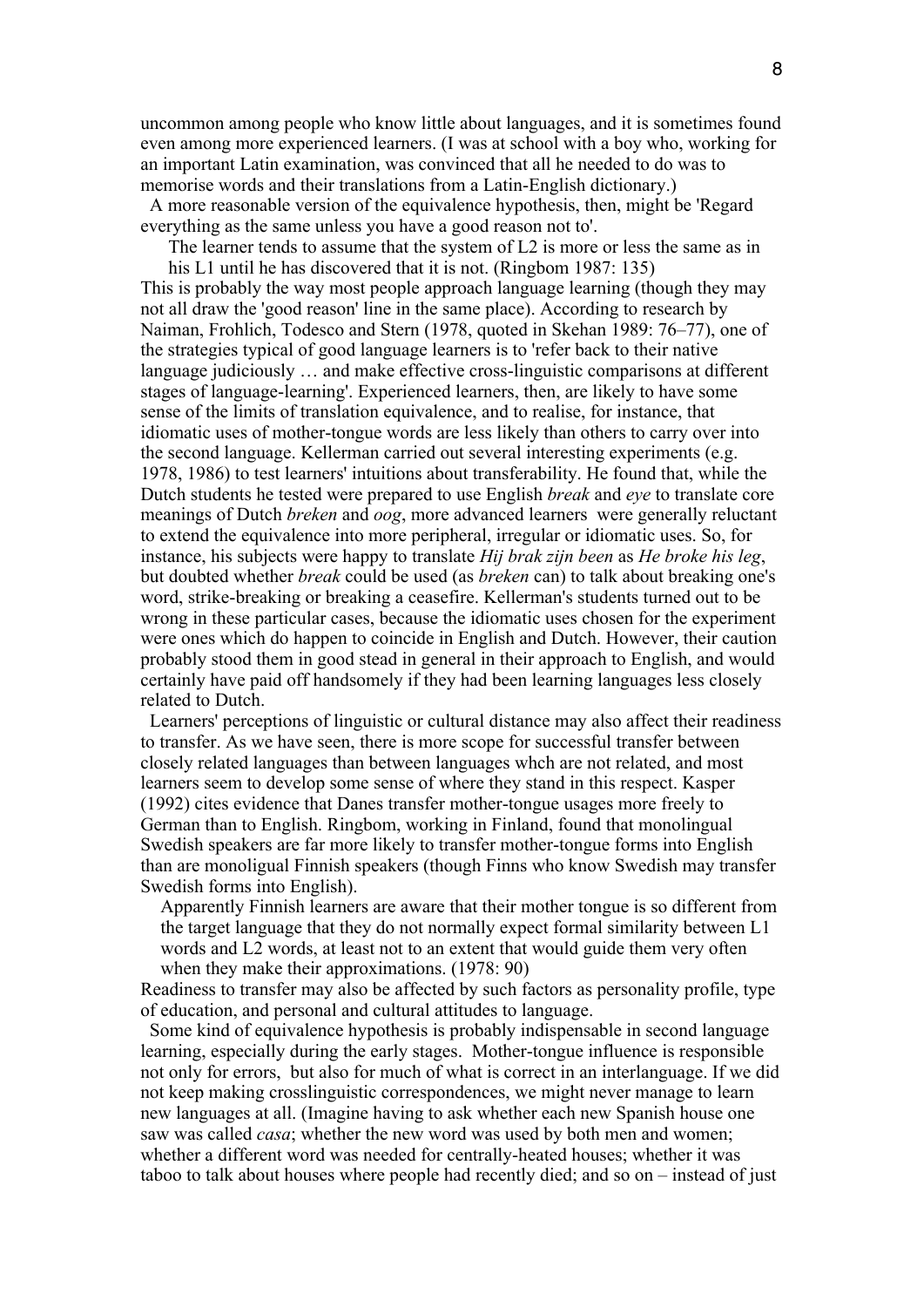provisionally deciding that the foreign word was probably used in much the same way as *house* and acting accordingly.) The strategy does not always work, of course – that is why languages are difficult to learn – and it is effective in inverse proportion to language distance, breaking down much more often, as we have seen, with languages unrelated to one's own. But on balance the equivalence hypothesis puts us ahead of the game: it enables us to learn new languages without at the same time returning to infancy and learning to categorise the world all over again.

## **when the equivalence hypothesis fails: errors and avoidance**

The equivalence hypothesis can fail simply because the learner misinterprets a word or expression. There is an apocryphal story about a school class who thought that their French teacher's regular greeting 'Bonjour, mes enfants, asseyez-vous' meant 'Good morning, boys, sorry I'm late'. And one also hears of African trees whose native 'names', meticulously copied down from local informants by nineteenthcentury explorers, turn out to mean things like 'It's a tree, you fool' or 'Go home white man'.

 Even when the learner correctly interprets the reference of a new word, he or she is unlikely to grasp all of its semantic and structural characteristics immediately, and the correspondence with the mother-tongue 'equivalent' is almost certain to break down somewhere. As we have seen, when words in two languages are not exact equivalents, each may have more than one 'translation', depending on the exact meaning or context. Learners often acquire one of the equivalents before the others, and use this 'primary counterpart' (Arabski 1979) in both appropriate and inappropriate cases. Conversely, where the mother tongue makes lexical distinctions that are not matched in another language, learners may undergeneralise. A French learner of English may use *door* for the door of a room or house (French *porte*), but not apply it to the door of a car (French *portière*).

 Errors arising from the inappropriate use of partial translation equivalents are extremely common, and have been extensively catalogued in the literature. Dušková, for instance, in a study (1969) of the errors made by Czech science students, found that '… a major group of lexical errors comprises misuse of words due to the fact that a Czech word has several equivalents in English.' She cites, among other cases, confusions between *do/make* (Czech *dělat*); *way/journey* (*cesta*); *repair/correct* (*spravit*); *include/involve* (*zahrnout*); *page/aspect* (*stránka*); she also reports receptive confusion between pairs of abstracts such as *suppose/suggest* and *involve/include.* Grauberg (1971), investigating the errors made by English-speaking students of German, found that in 35 out the 102 lexical errors he catalogued the student had 'attributed to the German word *all* the meanings of an English word, and not only the few correct ones'. Blum-Kulka and Levenston report on a study in which Isaeli learners used *guilty* to cover a wide variety of related notions.

To admit responsibility for an offense, the native speaker can choose from a range of expressions that vary according to the gravity of the offense, from *I'm guilty* for a capital crime, through *I'm to blame* to *It's my fault* for a mere peccadillo. Some learners used *guilty* in all circumstances, even for denting a car in a parking lot. (1987)

Contributors to Swan and Smith (1987) report numerous vocabulary confusions attributable to mother-tongue influence: for instance *think/hope*, *follow/accompany* (Swahili speakers); *definitely/exactly/completely*, *cut/kill* (Turkish speakers); *interesting/funny*, *careful/dangerous* (Japanese speakers); *why/because*, *also/even* (Italian speakers); *beat/hit/strike/knock*, *office/desk/study* (Greek speakers).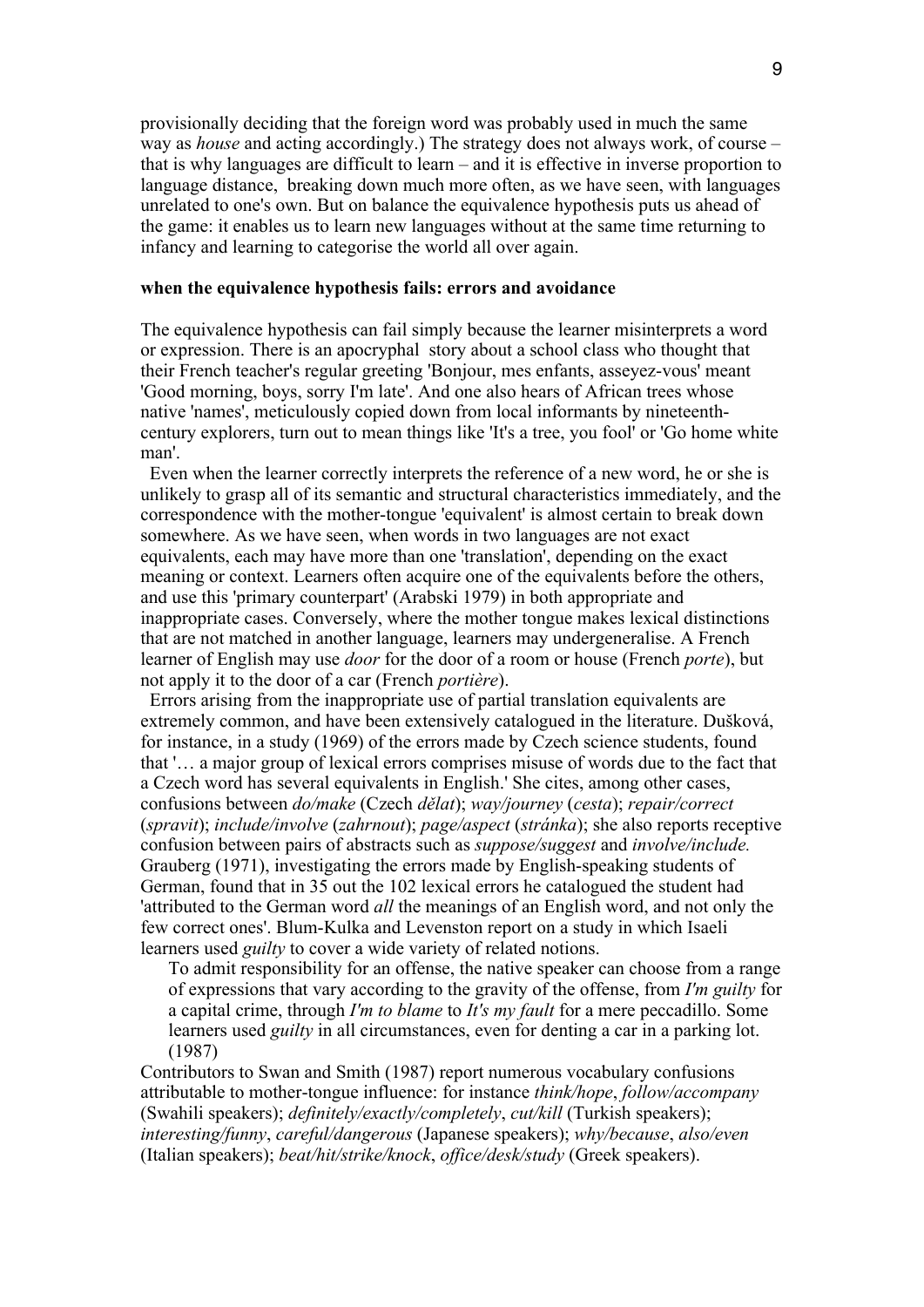When equivalent words in related languages have different permissible grammatical contexts, this often causes error (e.g. *\*I want that you help me*; *\*Please explain me the problem*). More serious problems arise when crosslanguage 'equivalents' do not belong to the same part-of-speech category, as is often the case between mutually distant languages. Punjabi learners of English often treat prepositions as nouns, reanalysing English relational terms as names of locations on the pattern of the mother tongue and producing forms such as*\*Put the down chair* (Perdue 1993 vol II: 246). Some other examples of this type of error: *\*in upstairs*, *\*I live with enjoy*, *\*It's belong to me* (author's files).

 Interference can be from another foreign language. Dušková (1969) gives examples of characteristic German transfer errors in the English of her Czech students (e.g. *become* used for *get*, *also* for *then*, *will* for *want*.) Ringbom (1986, 1987) found errors in the English of Finnish learners that were due to their knowledge of Swedish false cognates. My son's school decided in its wisdom to teach him some Spanish three weeks after starting him on Italian; his Spanish interlanguage subsequently included the unusual greetings *buenas diores* (for 'good day') and *buenas nottes* (for 'good night').

 When learners select and over-use one primary counterpart from among the options available in the second language, this is often the word or expression that most resembles the mother-tongue word in some way. Such resemblances can of course be misleading, and numerous errors, both receptive and productive, are caused by 'false friends' in related languages. I once seriously upset a French student by telling him that he had made dramatic progress (French *dramatique* = *disastrous*). Some examples from German learners' writing, cited by Gnutzmann (1973):

- \* *take a place* (German *Platz* = *place* or *seat*)
- \* *Very often he used to sit on that bank.* (German *Bank* = *bank* or *bench*)
- \* *I am lucky that you have invited me.* (German *glücklich* = *lucky* or *happy*)
- *snake* misused for *snail* (German *Schnecke*).

Similar errors occur when learners re-export words which have been borrowed from other languages and changed their meanings, like French *baskets* ( = *trainers*) or English *blitz* (German *Blitz* = *lightning*). Lists of English 'false friends' for various mother tongues can be found in numerous sources: see for instance Swan and Smith (1987); *Cambridge International Dictionary of English* (1995); Hill (1982).

Even when the preference for counterparts that resemble mother-tongue forms does not lead to error, it can result in stylistic infelicity, or in the systematic avoidance of common items which are less congruent with the mother-tongue equivalent. English learners of French, for example, tend to translate *Show me* by the structurally parallel form 'Montre-moi', rather than by the more idiomatic but structurally different *Fais voir* ( = 'Make see'). English multi-word verbs are often under-used or avoided by foreign leaners. French speakers use *enter* where English speakers would more naturally say *come/go in*; Tops *et al* (1987) report that Dutch learners are more likely to say *bear* than *put up with* (Dutch *verdragen*), or *seek* than *look for* (Dutch *zoeken*); Coe (1987) reports similar findings for Spanish and Catalan speakers, and Dagut and Laufer (1985) for Hebrew speakers. Wong (1983), quoted in Kellerman (1984: 120), found that Chinese learners, under the influence of the mother tongue, used large numbers of '*make* + complement' structures (e.g. *They might make their friends get very upset*) in preference to lexicalised causatives (*… upset their friends*). Chang (1987), also studying Chinese learners, reports that they commonly avoid certain semantically diffuse English verbs:

'Small verbs' such as *be*, *bring*, *come*, *do*, *get*, *give*, *go*, *have*, *make*, *take*, *work* are characterised by the range of distinctive meanings each of them possesses and by the ease with which they combine with other words to form special expressions,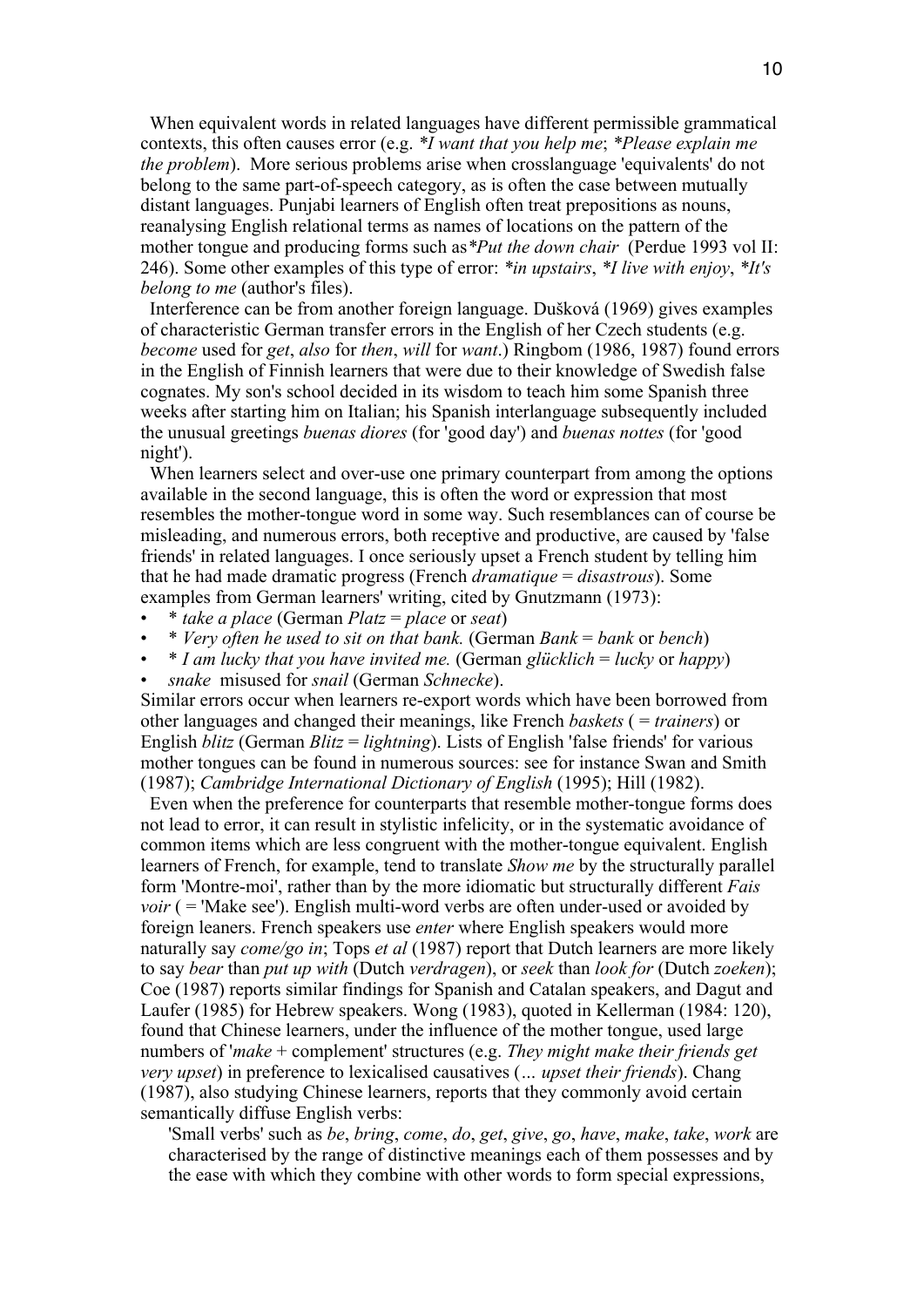many of which are highly idiomatic. These verbs do not have equivalents in Chinese and are very difficult to handle. Students tend to avoid using them. For instance, a Chinese learner is likely to say:

1. *Please continue with your work.*

2. *He finally yielded.*

instead of:

1. *Please get on with your work.*

2. *He finally gave in*.

Japanese learners of English often under-use anaphoric pronouns, preferring to repeat noun phrases in a way which is more acceptable in their mother-tongue than in English. A typical example: *My younger sister is junior high school student. My younger sister's junior high school is prefectural junior high school. That junior high school's provision of school meal is cooked rice and some subsidiary article of diet. My younger sister likes to eat cooked rice every day. But some another student doesn't like. So they take a box lunch. In Japan, box lunch is so popular.* (Ian Thompson, personal communication)

 Some words in the second language may not have mother-tongue counterparts at all, and these may be overlooked simply because learners do not expect them to exist, or avoided because they are felt to be difficult to handle. While a German-speaker may, for example, learn the French question-word 'combientième' (literally, 'how-manyeth') by asking for a translation of the German equivalent 'wievielter', an English-speaking learner does not have this route available, and he or she may therefore learn the word late or not at all. Blum-Kulka and Levenston (1983: 124) give an example of what they call 'void avoidance' by learners of Hebrew.

Learners tend to avoid words for which no precise equivalents occur in their mother tongues, especially when the semantic components of such words require them to make distinctions they are not used to making at the level of single words. An example is the verb *šibec* (to insert in a suitable place). This is replaced by *hixnis* (insert) or *sim* (put), or by paraphrase.

And as we have seen, whole classes of words such as articles or prepositions may be avoided if they cannot easily be equated with mother-tongue categories.

#### **USING VOCABULARY**

#### **performance errors**

Many of the recurrent errors of systemic character, which we might be inclined to describe as errors in competence, reflect no real defect in knowledge, since most learners know the pertinent rule and can readily apply it, but the mechanism of application does not yet work automatically. (Dušková 1969)

There finns a lot of racists in the world. (Swedish *det finns* = *there are*). (quoted in Ringbom 1987: 149)

'I have done a mistake.' '*Made* a mistake, Wolfgang.' 'Oh, dear, I am always doing that mistake.' (author's files)

Knowledge is not enough: people often make repeated mistakes with secondlanguage material which they have learnt correctly. This was not a problem for behaviourist linguistics, which saw older (mother-tongue) habits as interfering with newer (second-language) habits. Early cognitive models of interlanguage had more trouble accommodating behaviour which conflicts with knowledge. Corder, for instance, felt that systematic errors must reflect the learner's current beliefs or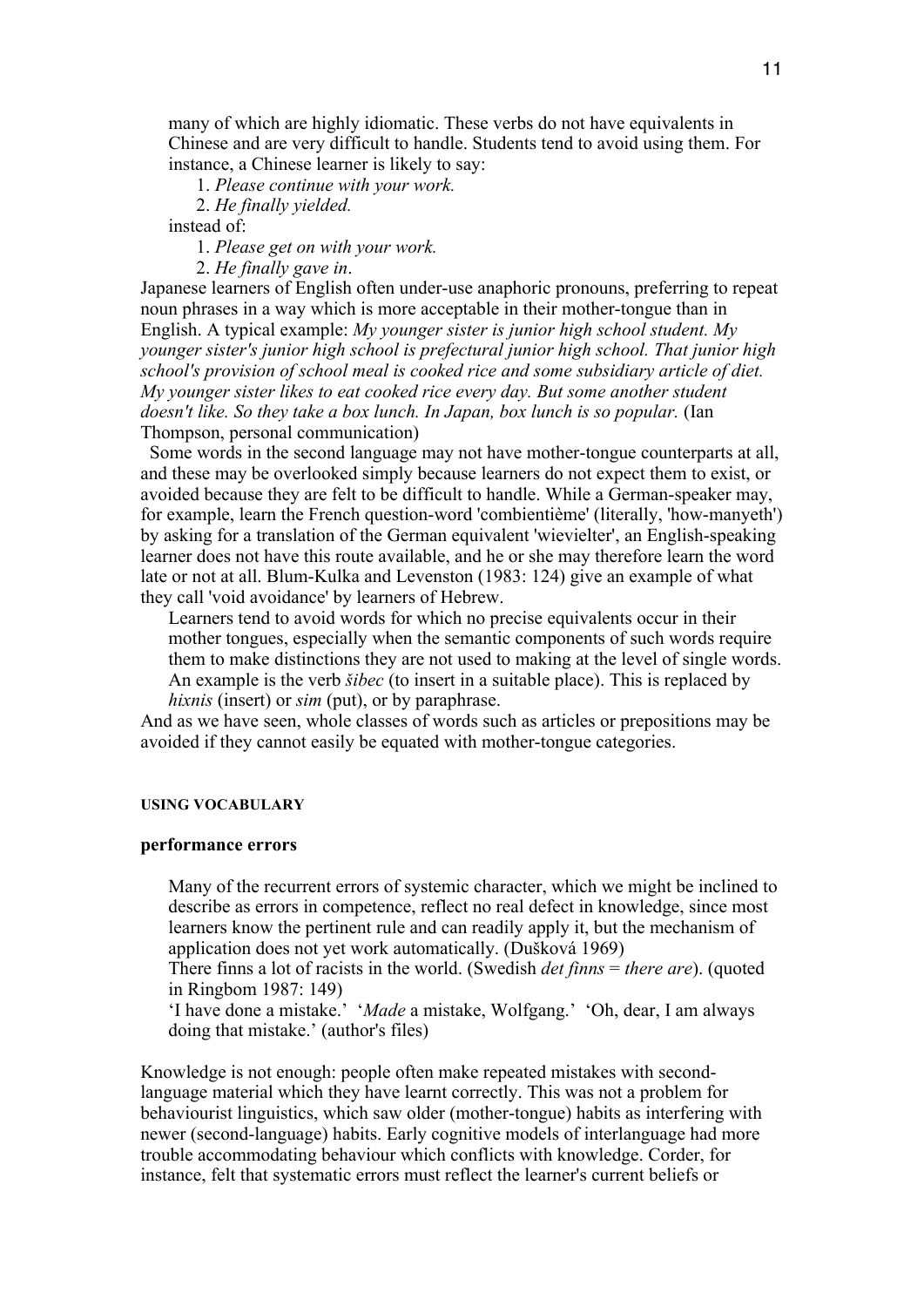'transitional competence', and seems simply to have rejected the possibility that habitual errors might coexist with accurate knowledge of the relevant rules (e.g. Corder 1967:10). Later conceptualisations involved for instance multiple-competence models (e.g. Tarone 1983, Ellis 1985), or consideration of the ways in which performance constraints can interact with competence (e.g. Bialystok and Sharwood Smith 1985, Bialystok 1994). For a detailed study of variability in interlanguage, see Tarone (1988); for an attempt to clarify some of the issues, see Swan (1987).

 Common to many of these views is the notion of difficulty or effort: the learner produces a simplified form, or one closer to or identical with the mother-tongue pattern, because he or she has more fully automated control over it and can assemble it more quickly and easily than the correct target-language equivalent; or (in cognitive terms) because he or she cannot access the target-language form and retrieve it from storage quickly enough to use it for communication, and is driven back on more easily accessible material. While such views are plausible as far as second language syntax is concerned, they seem less satisfying when we consider lexical errors. *Make a mistake* is not obviously more difficult to assemble or retrieve than *do a mistake*; why does the learner, who 'knows' very well that one is correct, produce the other? And difficulty cannot account for 'backward interference', when people make mistakes in their mother tongues under the influence of other languages – mistakes which often seem identical to the transfer errors produced by foreign learners.

## **L2 influence on L1**

It has been recognised for some time that backward interference occurs in the mothertongue usage of people exposed to other languages: see for instance the discussion and references in James (1983), Johansen (1993) and Backus (1996). Sharwood Smith (1983) instances a Dutch speaker in his own country who, after a long English conversation, greeted a Dutch acquaintance with the words *Hoe ben je?* (literally *How are you?*, but not used in this way in Dutch). On a recent family holiday in France, I noted the following utterances, produced by three native English speakers in conversation with each other:

- *I should have commanded a cider*. (French *commander* = *order*.)
- *In the Dauphiné, high [mountain] huts get alimented by mule.* (French *alimenter*  $=$  *supply*.)
- *I'll unbranch the telly.* (French *débrancher* = *unplug*.)
- *Can I confide these trousers to you?* (French *confier* = *entrust.*)
- *That's very correct on his part.* (French *C'est très correct de sa part = That's very punctilious/scrupulous of him*.)
- *I shouldn't care to do it today. But the day after tomorrow – that's another business.* (French *affaire* = *business*; *une autre affaire* = *another matter*.)

Many people who are in frequent contact with foreign languages report the same phenomenon – it is common among expatriates, even those who use their mother tongue regularly.

 Whatever causes this kind of effect, it seems reasonable to suppose that it is at least partly identical with the mechanism involved in transfer *from* the mother tongue – all six utterances just quoted could have been produced by a French learner of English. If this is so, however, neither older-established habits nor processing difficulty can completely account for transfer in second language production, since they are clearly not involved in backward interference of the kind we have been discussing. It seems that we need a more detailed understanding of what happens in the brain during bilingual storage and processing.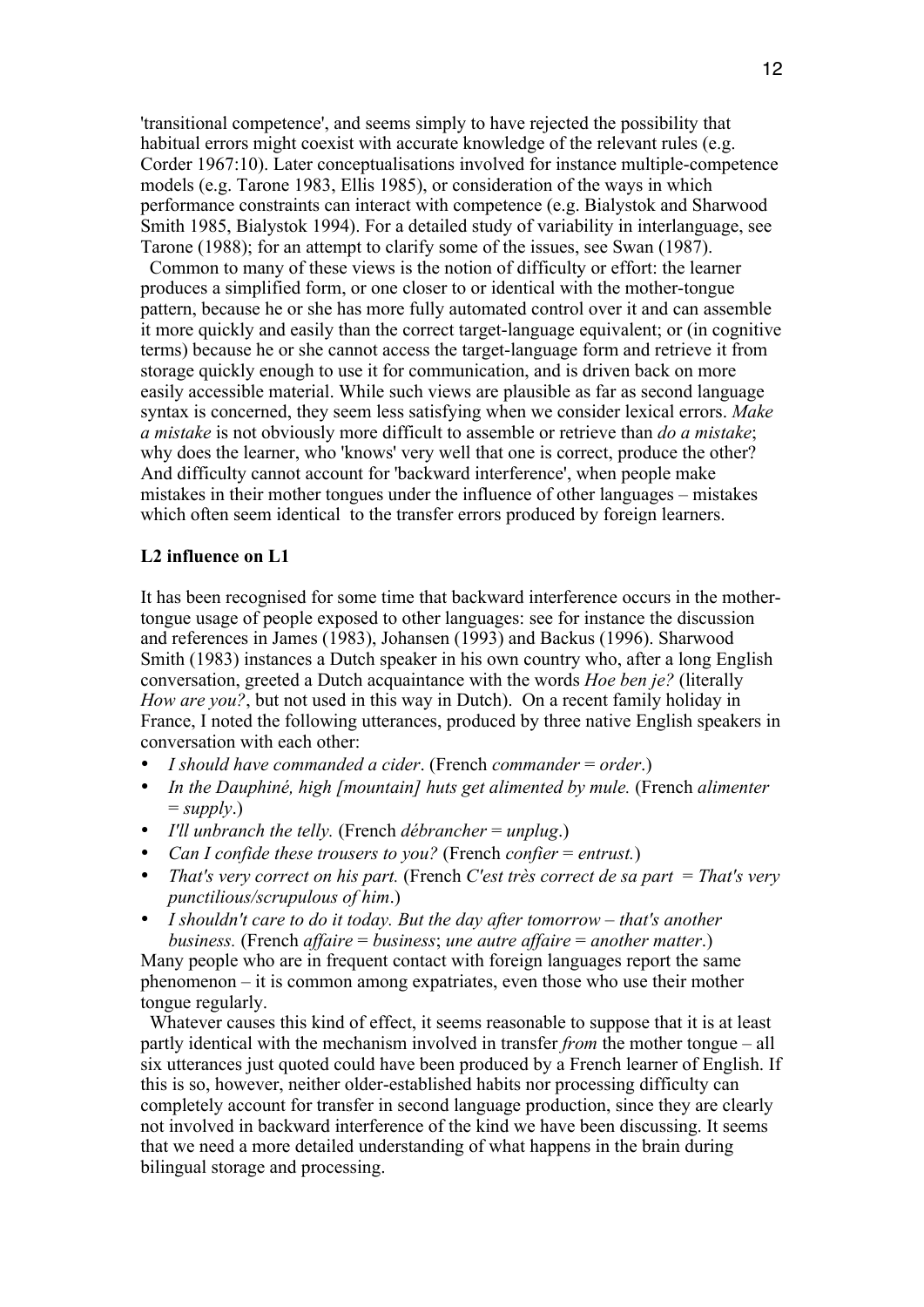## **the bilingual lexicon**

We know that words are not held in memory in isolation from each other. Storage of mother-tongue vocabulary involves networks of associations of various kinds, based on membership of semantic, phonological, graphical, syntactic and other classes (Aitchison 1994). Some of these relationships can be explored by word-association tests (Meara 1982, 1984); others are revealed when recall goes wrong and speakers produce slips of the tongue or malapropisms, or have words 'on the tip of the tongue'. Second-language lexicons, too, involve networks of associations, though secondlanguage associative links may be less firmly established (Meara 1984) than mothertongue links.

 In the bilingual lexicon, the network of associations between words in one language is enriched by further associations with words in the other.

It is clear that words in one language, and their translation equivalents in the other (when such exist) are related in the brain in a nonrandom way, much as a word and its synonym in the same language may be connected in an associational network. (Albert and Obler 1978)

How such relationships might be structured is not at all clear, although performance errors resulting from crosslinguistic interference obviously provide clues. As with monolingual associations, words seem to be related on several different linguistic levels which may operate simultaneously in complex ways. (Trying to think of the German for *nitrogen* (*Stickstoff*) recently, I first of all came up with *Klebstoff*, literally *sticky stuff* – the German for *glue*.) Data from error analysis, especially studies of unintentional code-switching, suggest that certain kinds of word may be more closely associated crosslinguistically than others in bilingual storage or processing. In some second language learners, for instance, function words such as conjunctions are particularly liable to importation from the mother tongue and other languages (see for example Vildomec 1963: 170, Poulisse 1993: 177). And Ringbom (1986: 157), studying English examination papers written by Finnish-mother-tongue students, found that function words such as Swedish *och*, *men* and *fast* (*and*, *but* and *though*) were particularly liable to transfer from the learners' third language. For attempts to explain code-switching in terms of bilingual processing models, see for instance de Bot and Schreuder (1993) and Poulisse and Bongaerts (1994).

 Laboratory experiments of various kinds (using procedures such as word-translation and repetition tasks involving cross-language semantic priming) have been carried out to clarify the nature of lexical storage and processing in bilinguals. Much of this work has focused on the question of whether words in two languages are linked to a common store of concepts, or whether each lexicon is associated with its own set of conceptual representations. Earlier research seemed to indicate that fluent bilinguals access semantic representations that are shared between languages. However, recent work suggests a more complex situation, with concrete nouns more likely than abstract words to involve shared concepts, and with the level of proficiency, the distance between languages and the nature of the experimental task all affecting the research findings (see Kroll 1993 for a survey).

 Research by Meara suggests, interestingly, that different languages may have different preferred techniques for word-storage and handling. If this is so

… then it is possible that learners will continue to use these strategies for handling words in their L2, even if the strategies are not particularly well adapted. This would lead to L2 words being stored with completely inappropriate entries if the L1 and L2 were ill-matched, and could account for much of the difficulty learners find with 'hard' languages such as Chinese and Arabic. (1984: 234)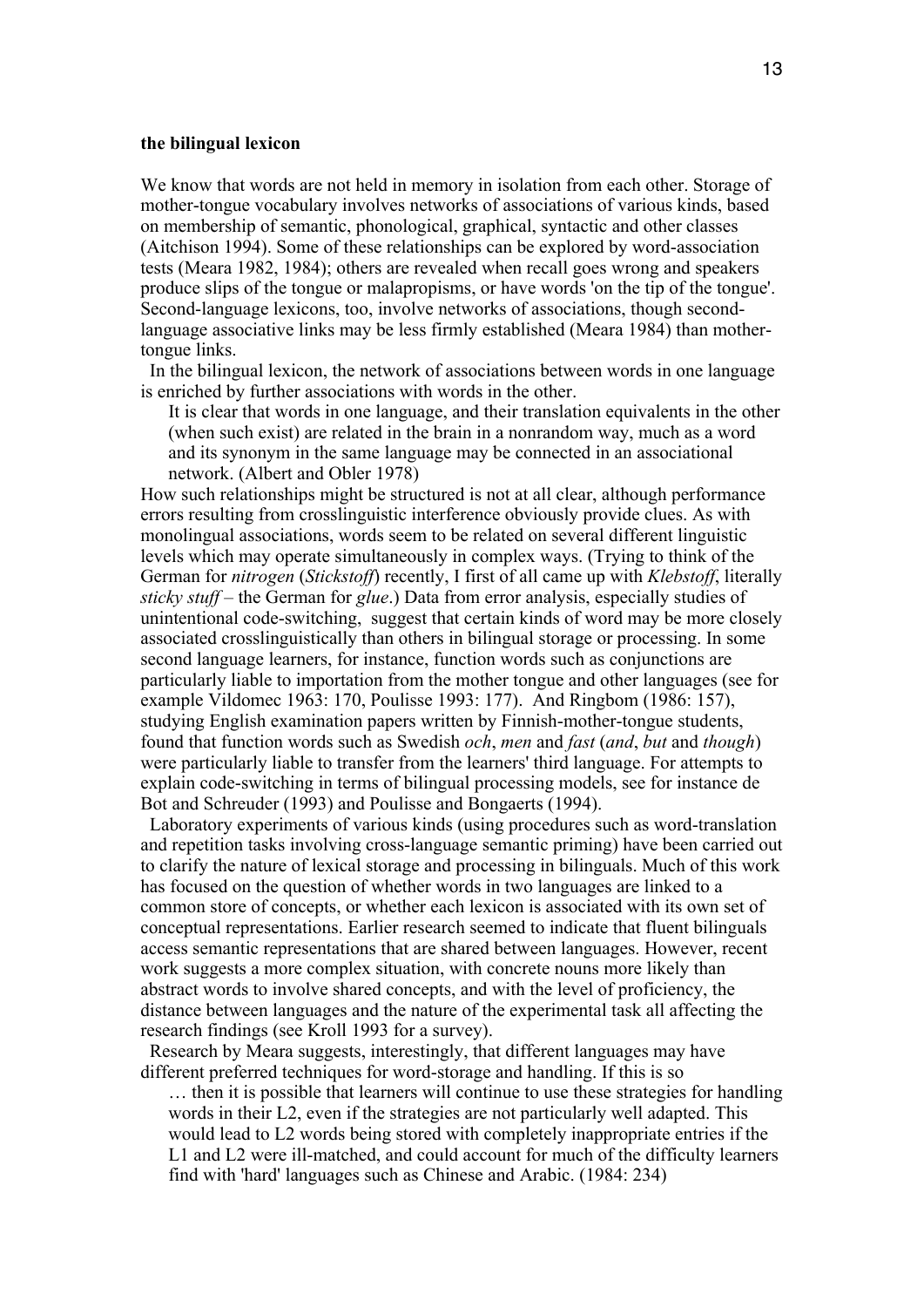This might explain the problems English learners have with French genders or Chinese tones, for instance: unlike native speakers, they may fail to store gender or tone information as part of the lexical entry for each relevant new word.

 If the observational data from error analysis indicate that function words are particularly closely associated across languages, while findings from laboratory experiments suggest that it is concrete nouns that are most closely linked, we are obviously some distance away from an integrated view of what goes on in the bilingual brain during language use. Various attempts have been made to account for the observed facts in terms of schematic models of language storage and processing, such as that of Levelt (1989) – see for instance Poulisse (1993) and de Bot and Schreuder (1993). While this is not without value, there is a tendency for such boxand-arrow models to appear more explanatory than they are, by relabelling processes as if they were causal entities located in the brain. Saying that the brain contains a 'conceptualiser', a 'formulator' and an 'articulator' may amount to little more than using nouns instead of verbs to restate the fact that we think of things, put them into words and say them. (We do not explain what makes it rain by saying that the sky contains a 'rainer'.)

#### **CONSTRUCTING VOCABULARY**

Thank you for your unvaluable course. (F Gonzalez, personal communication)

#### **productive rules**

Many lexical items consist of more than one element, arranged in rule-governed ways. The word *unfairness*, for example, reflects two common morphological rules: 'add *un-* to negate an adjective' and 'add *-ness* to form an abstract noun from an adjective'. The compound *toothbrush* follows an equally common rule: 'nouns can often be premodified by other nouns to express function or purpose; premodifying nouns are not usually marked for number'. The over-extension of such rules is a common cause of learner error. Jain (1974: 196) quotes mistaken coinages of agentive nouns like \**witnesser* and \**pick-pocketer* by Indian learners.

 Rules of this kind can often be re-expressed, more or less accurately, in terms of translation equivalence: 'English  $un$ - French *in*-' or 'French noun<sub>1</sub> +  $\hat{a}$  + noun<sub>2</sub> = English noun? noun1'. To the extent that such rules have psychological reality for a learner, they allow the mother tongue to contribute to the generation of secondlanguage forms, both correct and erroneous. So, for example, an English learner of French may exploit the fact that English adjectives and nouns ending in *-ive* tend to have French cognate counterparts ending in *-if*. (It was this strategy that led a friend of mine, who wanted to buy jam without artificial additives, to ask a French shopkeeper for 'de la confiture sans préservatifs' – jam without condoms.) Færch and Kasper (1986: 50, 58) quote Danish learners as producing, for instance, \**employless*  (Danish *arbejdsløs*) and \**greens things* (Danish *grøntsager* = *vegetables*). Wilson and Wilson (1987) give examples of unidiomatic compounds produced by direct translation from Farsi: \**work house* for *factory* (Farsi *kar khane*) and \**book house* for *library* (Farsi *ketab khane*). Finnish learners' errors of a similar kind noted by Ringbom (1986: 158) include \**home animals* (from the Finnish for *domestic animals*) and \**swimming trousers*.

 Technical terms are particularly susceptible to borrowing into cognate languages, and learners who are stuck for a technical word may simply import the mother-tongue word directly into the second language in the hope that it will be understood.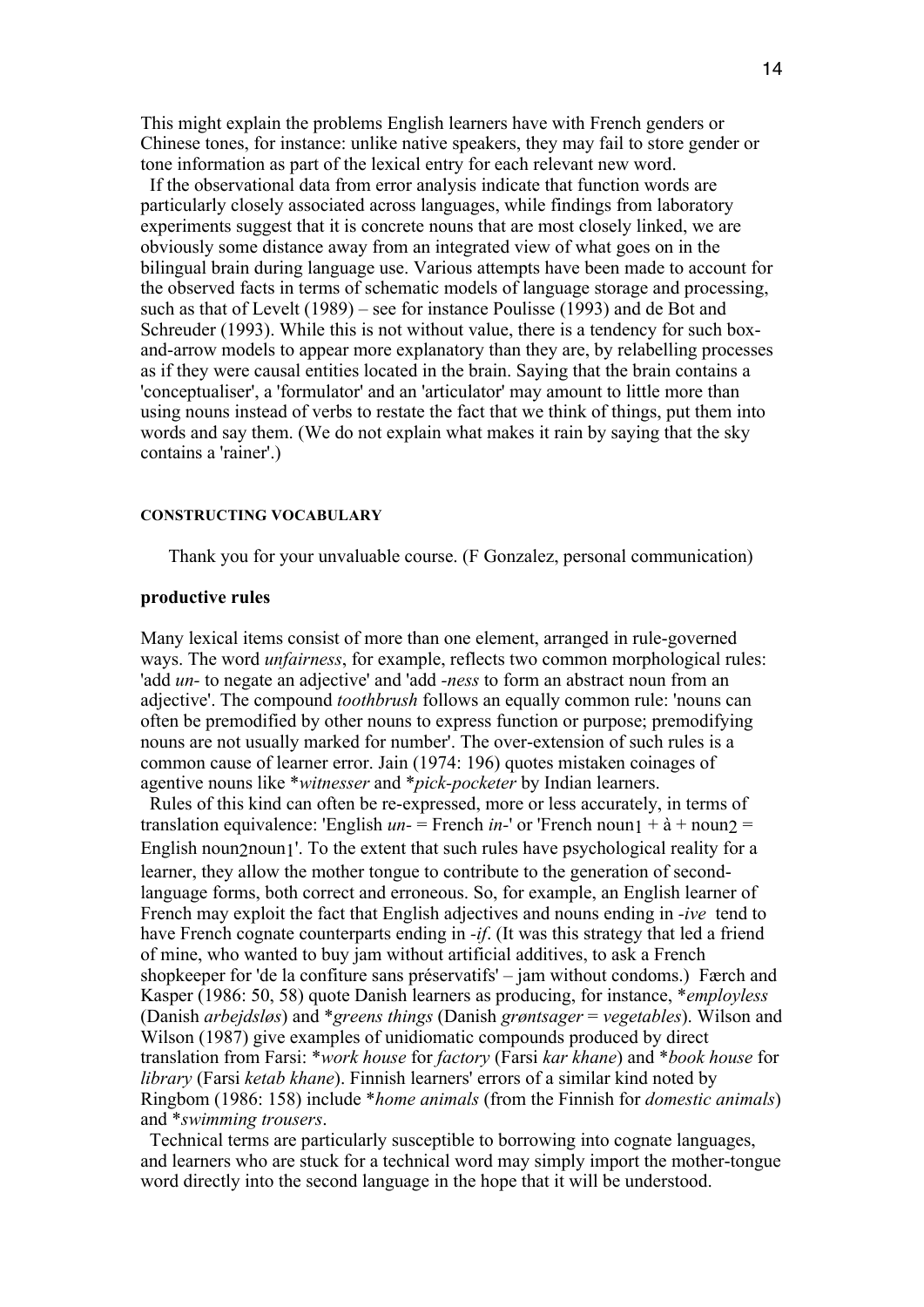Bongaerts, Kellerman and Bentlage (1987) report errors arising from the breakdown of this strategy, such as the unsuccessful use of Dutch *magnetron* to mean *microwave*.

 Some learners seem more ready to 'coin' second-language words than others; this may correlate with personality-type, as was suggested earlier might be the case for readiness to transfer idioms. Ridley and Singleton describe an English-speaking learner of German who regularly makes up supposedly cognate German words to plug lexical gaps (for instance \**gefastnet* for *stuck*; \**gelichen* for *leaked*).

She likes the sound of German, and 'positively enjoys making up words'. She describes it as 'tough luck' if her message is not always understood, saying that she 'can always point at something or get by' when communicating orally. … Her language teacher describes her as an 'intuitive learner'. In a test designed for an evaluation of an impulsive/reflective approach to nonlinguistic tasks … there is some evidence to suggest that her cognitive style is the least reflective among the four subjects. (1995:145)

## **multi-word items**

Language use is not only a matter of applying generative rules. Many of the things we say are formulaic – fixed or semi-fixed expressions which are conventionally associated with recurrent situations and meanings, and which may be more or less idiomatic. Paradoxically, therefore, unpredictable utterances can be easier to produce in a foreign language than routine expressions. 'Why is there a dead cat on the floor of your shop?' can be constructed out of simple lexical and grammatical building blocks; 'Thank you, I'm being served' cannot be made in the same way – either you know how to say it or you don't.

 There is a great deal of current interest in multi-word lexical items (also called, for instance, 'formulaic expressions', 'lexicalisations', 'lexical phrases', 'phraseology' or 'chunks'). In a much-cited article, Pawley and Syder (1983) describe 'native-like selection' as one of two 'puzzles for linguistic theory': how is it, they wonder, that a native speaker 'selects a sentence that is natural and idiomatic from among the range of grammatically correct paraphrases, many of which are non-native-like or highly marked usages'? How do we know, for instance, that *I'm so glad you could bring Harry!* is idiomatic, while *That you could bring Harry gladdens me so!* is not?

 I am not sure why this is a puzzle. If we extend the notion of vocabulary to include formulaic multi-word items (as surely we must), then our knowledge that one formula is preferred over another seems no more mysterious than our knowledge that one sequence of phonemes rather than another realises a single word. The language has conventionalised, for example, *Can I look round?* rather than, say, *May I make a survey?* in the same way as it has conventionalised *optician* rather than *eye-doctor* or *asparagus* rather than \**sarapagus* – that is just the way the idea has come to be expressed.

 The inventory of formulaic or semi-formulaic multi-word items in a language is likely to stretch into the tens of thousands – there are probably conventionally preferred ways of saying all the things that come up regularly enough in interaction to be recognised as recurrent and predictable. Some such formulations cross linguistic boundaries very easily, behaving as if they were the property of a whole culture – you can 'save somebody's life' in twenty or so languages across Europe and America. Unfortunately for second-language learners, however, this kind of correspondence is the exception rather than the rule, even between related languages. Most such formulae cannot be successfully selected or constructed, either by literal translation from the mother tongue or by generalisation within the second language. There is no way of knowing, without learning the item itself, that the Italian for *Can I look*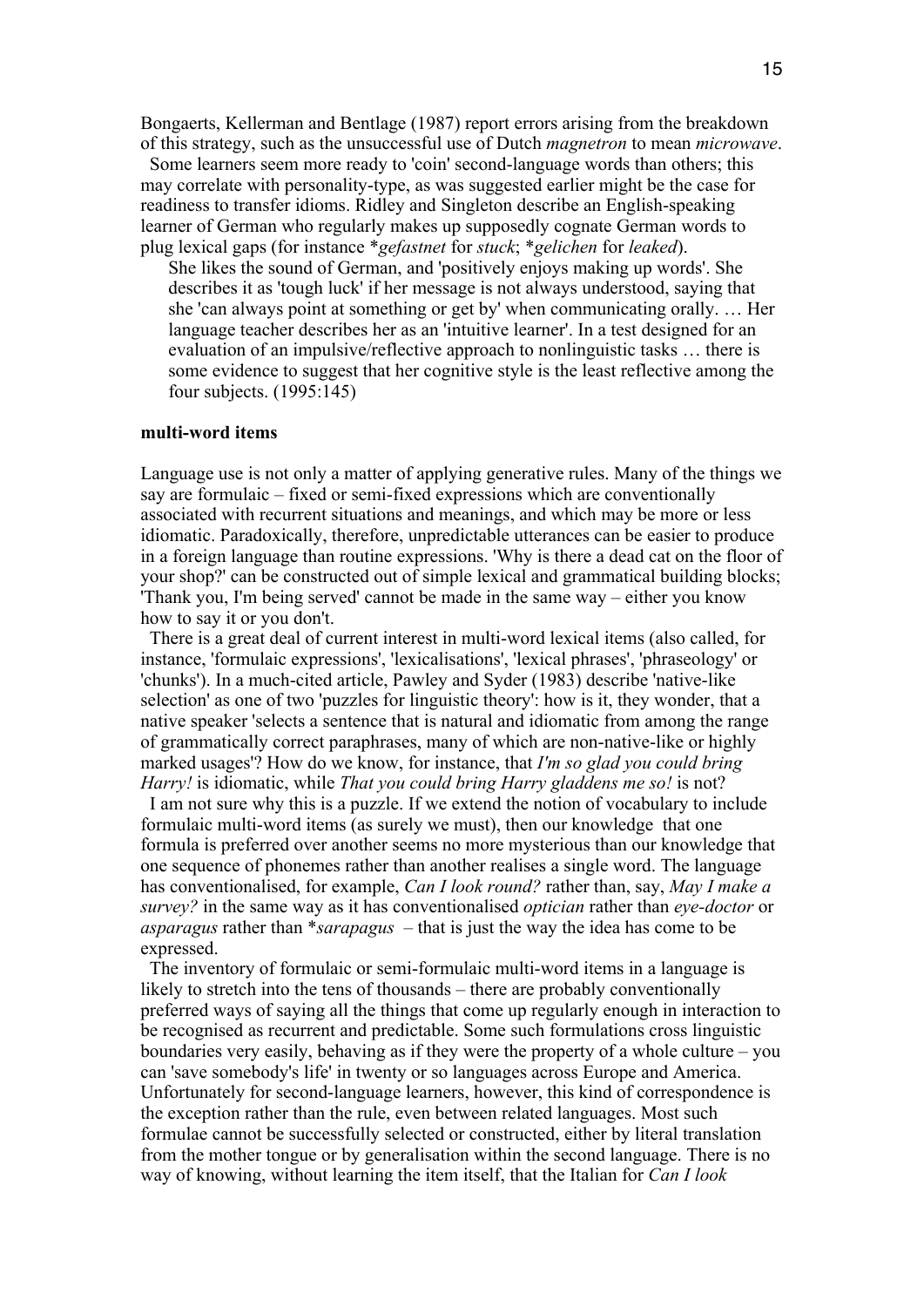*round?* is *Posso dare un'occhiata in giro?* (literally *May I give a look round?*); or that a good English equivalent of *J'ai votre lettre sous le coude depuis pas mal de temps* (literally *I've had your letter under my elbow for some time*) is *Your letter's been sitting on my desk for ages*; or that the exasperated implication of English *That's all we needed!* is expressed by *Auch das noch!* ( = 'that too, in addition') and *Il ne manquait que ça!* ( = 'There was only that missing!') in German and French respectively. (But see Carter and McCarthy (1988: 37) for a note on patterns of collocation.)

 Learners, of course, need ways of compensating for lack of knowledge – they must manage in one way or another to express themselves when they don't know the appropriate words – but there are few short cuts in this area. Attempts to match the idiomatic quality of mother-tongue formulae usually lead to error, and sometimes to absurd results. Grauberg (1971) found that 16 out of his 102 interference mistakes were caused by the complete transfer of English expressions into German. I tried – once only – to explain in German that a phone connection had failed by producing a literal translation of *I've been cut off*.

#### **IMPLICATIONS FOR TEACHING**

Clearly, the more aware learners are of the similarities and differences between their mother tongue and the target language, the easier they will find it to adopt effective learning and production strategies. Informed teaching can help students to formulate realistic hypotheses about the nature and limits of crosslinguistic correspondences, and to become more attentive to important categories in the second language which have no mother-tongue counterpart. In the case of related languages, it may be useful to integrate the systematic study of cognates into teaching programmes, as Meara (1993) suggests; it may also be possible to express some productive morphological rules in terms of translation equivalences. Learners need to realise that formulaic multi-word items cannot usually be literally translated; teaching may train them to identify such items, and to develop realistic paraphrase strategies to compensate for gaps in lexical knowledge where the mother tongue cannot provide support. In this connection, Meara suggests equipping learners with 'a small metalanguage which allows them to cope with typical communication problems by negotiating the words they need to express their meanings' (1993: 289); for examples of teaching material which does this, see Swan and Walter (1990: 35 and 1992: 42).

 Appropriate teaching and teacher-training can also help to dispel misunderstandings about the nature of error. It is important for learners and their teachers to realise that knowledge and control are not the same thing, and that continued failure to use learnt material accurately does not necessarily imply carelessness, lack of understanding or unsatisfactory teaching.

#### **SUMMARY**

The mother tongue can influence the way second-language vocabulary is learnt, the way it is recalled for use, and the way learners compensate for lack of knowledge by attempting to construct complex lexical items.

1 Mapping second-language vocabulary onto the mother tongue is a basic and indispensable learning strategy, but also inevitably leads to error. How much the mother-tongue helps and how much it hinders learning depends, among other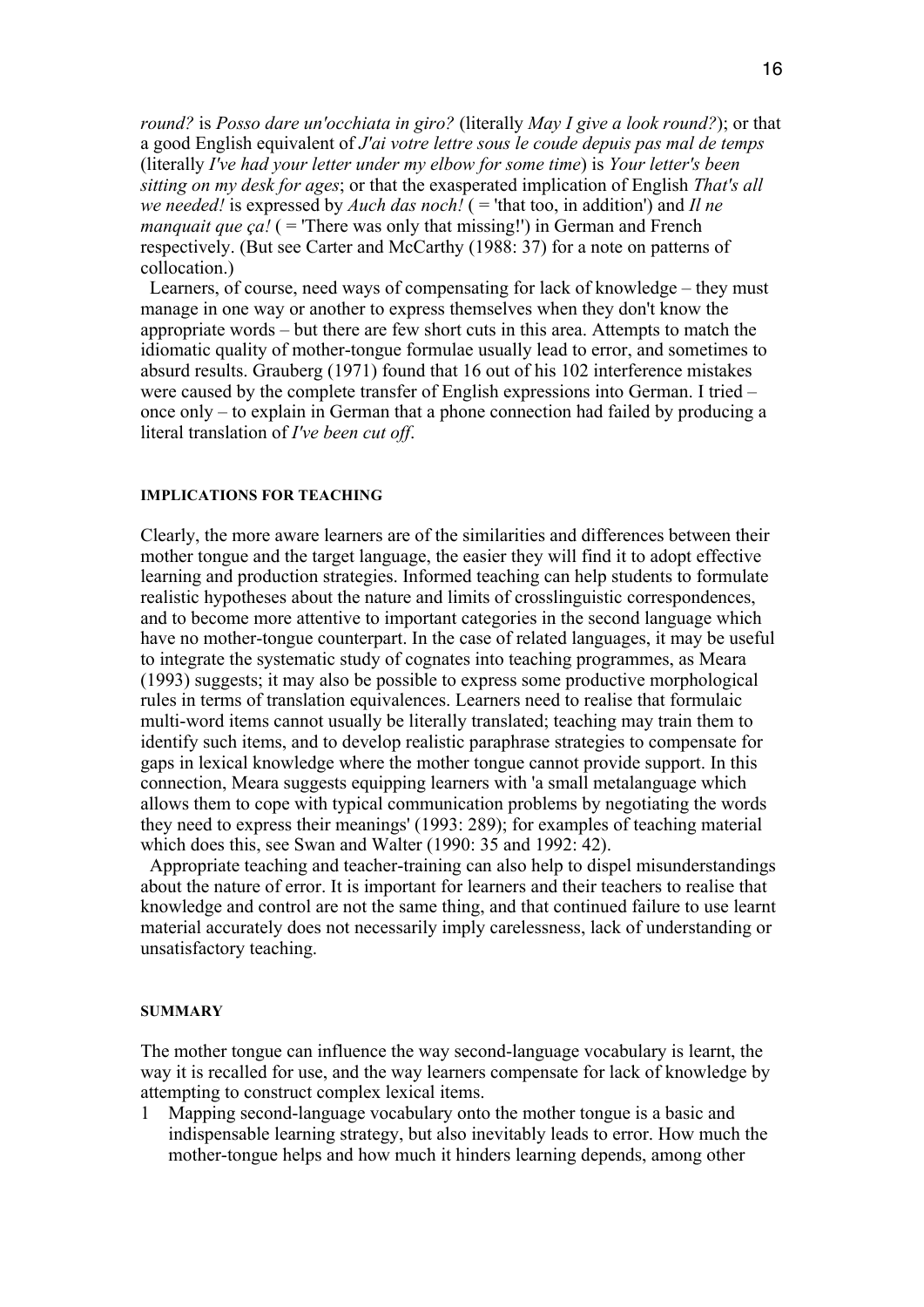things, on language distance and on the realism of the learner's hypotheses about transferability.

- 2 Recall and use of learnt material including mother-tongue lexis can be interfered with by knowledge of another language; little is known at present about the the storage and retrieval mechanisms involved.
- 3 Compensatory strategies involving translation equivalence can work successfully where morphological or other generative rules are involved; however, the mother tongue is usually of little help where formulaic multi-word items are concerned.

Appropriate teaching can help learners to develop realistic equivalence hypotheses, appropriate compensatory strategies and an understanding of the nature of error.

#### **REFERENCES**

**Aitchison, J.** 1994. *Words in the Mind.* Oxford: Blackwell.

- **Albert, M. and Obler, L. K.** 1978. *The Bilingual Brain.* New York: Academic Press. Cited in Channell 1988.
- **Arabski, J.** 1979. *Errors as Indicators of the Development of Interlanguage.*  Katowice: Universytet Slaski. Cited in Ellis 1994.
- **Arcaini, E.** 1968. 'L'Interférence au niveau du lexique.' *Audio-Visual Language Journal* 5.3: 109–123.
- **Backus, A.** 1996. *Two in One: Bilingual Speech of Turkish Immigrants in the Netherlands.* Tilburg: Tilburg University Press.
- **Bartelt, G.** 1992. 'Rhetorical transfer in Apachean English' in Gass, S., and Selinker, L. (eds.): *Language Transfer in Language Learning*. Amsterdam/Philadelphia: John Benjamins.
- **Bialystok, E.** 1994. 'Analysis and control in the development of second language proficiency.' *Studies in Second Language Acquisition* 16.2: 157–168.
- **Bialystok, E. and Sharwood Smith, M.** 1985. 'Interlanguage is not a state of mind: an evaluation of the construct for second language acquisition.' *Applied Linguistics*   $6.3:101-117$
- **Blum-Kulka, S. and Levenston, E.** 1983. 'Universals of lexical simplification' in *Strategies in Interlanguage Communication*. London: Longman.
- **Blum-Kulka, S. and Levenston, E.** 1987. 'Lexical-grammatical pragmatic indicators.' *Studies in Second Language Acquisition* 9.2: 155–169.
- **Bongaerts, T., Kellerman, E. and Bentlage, A.** 1987. 'Perspective and proficiency in L2 referential communication'. *Studies in Second Language Acquisition* 9.2: 171–199.
- *Cambridge International Dictionary of English*. 1995. Cambridge: Cambridge University Press.
- **Carter, R. and McCarthy, M.** 1988. *Vocabulary and Language Teaching.*  London: Longman.
- **Chang, J.** 1987. 'Chinese speakers' in Swan and Smith (eds).
- **Channell, J.** 1988. 'Psycholinguistic considerations in the study of L2 vocabulary acquisition' in Carter and McCarthy.
- **Clark, E.** 1993. *The Lexicon in Acquisition*. Cambridge: Cambridge University Press.
- **Coe, N.** 1987. 'Speakers of Spanish and Catalan' in Swan and Smith (eds.).
- **Cook, V**. 1993**.** *Linguistics and Second Language Acquisition.* London: Macmillan.
- **Corder, S. P.** 1967. 'The significance of learners' errors'. *IRAL* 5.4. Reprinted in *Error Analysis and Interlanguage* 1981. Oxford: Oxford University Press.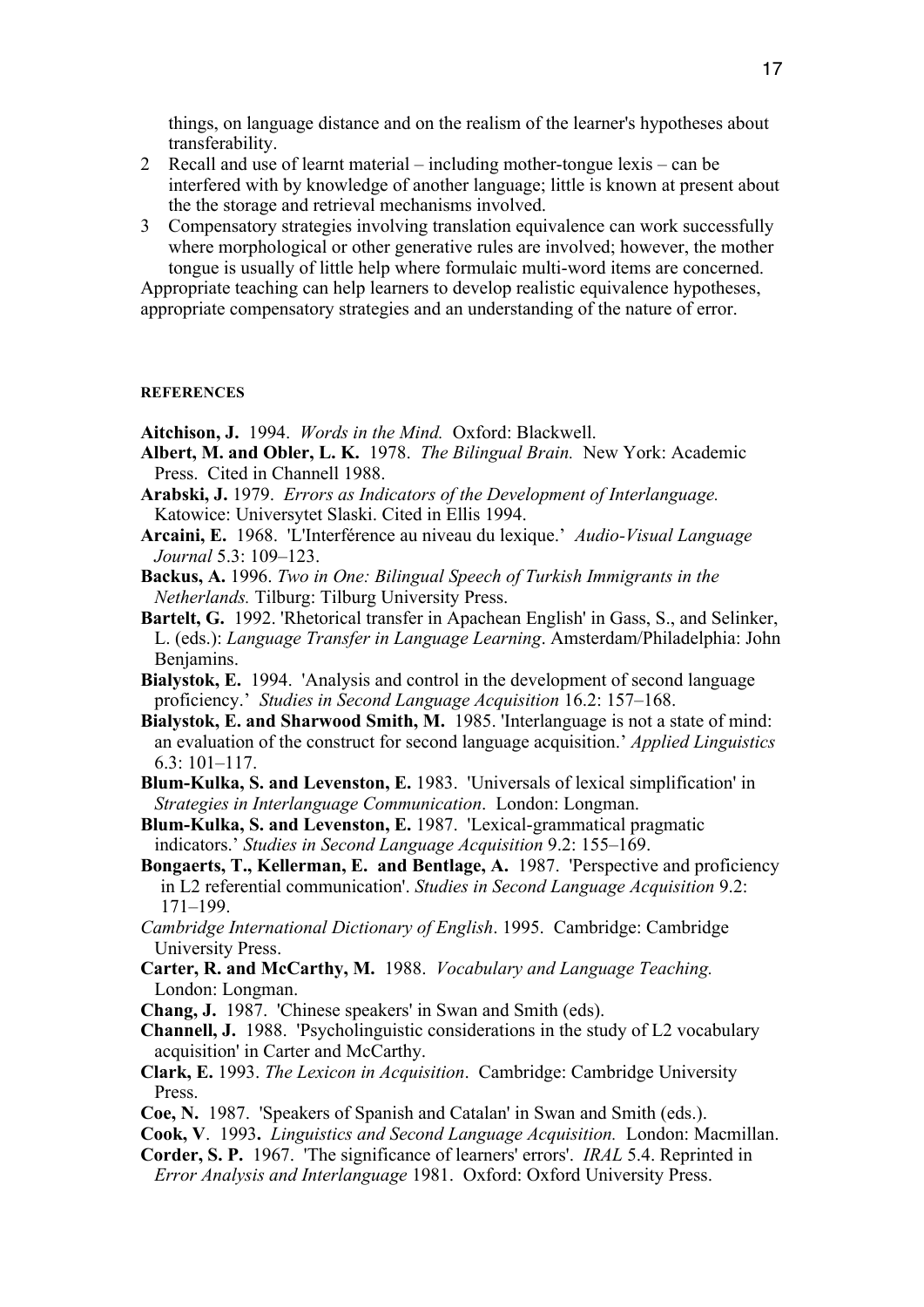- **Dagut, M. B. and Laufer, B.** 1985. 'Avoidance of Phrasal Verbs by English Learners, Speakers of Hebrew – a Case for Contrastive Analysis'. *Studies in Second Language Acquisition* 73–79.
- **de Bot, K. and Schreuder, R.** 1993. 'Word Production and the Bilingual Lexicon' in: Schreuder, R. and Weltens, B. (eds.) 1993: *The Bilingual Lexicon*. Amsterdam/Philadelphia: John Benjamins.
- **Duš** ková, L. 1969. 'On sources of error in Foreign Language Learning'. *IRAL* 7.1:  $11-36.$
- **Ellis, N.C. and Beaton, A**. 1993. 'Psycholinguistic Determinants of Foreign Language Vocabulary Learning'. *Language Learning 43.4*: 559–617.
- **Ellis, R,** 1985. 'Sources of Variability in Interlanguage'. *Applied Linguistics 6.2*: 118–131.
- **Ellis, R.** 1994. *The Study of Second Language Acquisition*. Oxford: Oxford University Press.
- **Færch, C. and Kasper, G.** 1986. 'Cognitive Dimensions of Language Transfer' in: Kellerman, E., and Sharwood Smith. M. (eds.) 1986: *Crosslinguistic Influence in Second Language Acquisition.* Oxford: Pergamon Press.
- **Gnutzmann, C.** 1973. 'Zur Analyse lexikalischer Fehler' in: Nickel (ed.) 1973: *Fehlerkunde*. Berlin: Cornelsen-Velhagen & Klasing.
- **Grauberg, W.** 1971. 'An Error Analysis in German of First-Year University Students' in: Perren, G. and Trim, J. (eds.) 1971: *Applications of Linguistics.* Cambridge: Cambridge University Press.
- **Gregg, K. R.** 1995. Review of Cook (1993). *Second Language Research 11.1*: 90– 94.
- **Hill, R.** 1982. *A Dictionary of False Friends*. London: Macmillan.
- **Jain, M.** 1974. 'Error Analysis: Source, Cause and Significance' in: Richards, J. (ed.) 1974: *Error Analysis*. London: Longman.
- **James, C.** 1983.'The Exculpation of Contrastive Linguistics' in: Robinett, B. and Schachter, J. (eds.) 1983: *Second Language Learning*. Ann Arbor: University of Michigan Press.
- **Johansen, L.** 1993. 'Code copying in immigrant Turkish' in Extra, G. and Verhoeven, L. (eds.) *Immigrant Languages in Europe.* Clevedon: Miltilingual Matters.
- **Kasper, G.** 1992. 'Pragmatic Transfer'. *Second Language Research 8.3.*
- **Kellerman, E.** 1978. 'Giving Learners a Break: Native Language Intuitions as a Source of Predictions about Transferability'. *Working Papers on Bilingualism 15*: 59–92.
- **Kellerman, E.** 1984. 'The Empirical Evidence for the Influence of the L1 in Interlanguage' in: Davies, A., Criper, C. and Howatt, A. (eds.) 1984:
- *Interlanguage.* Edinburgh: Edinburgh University Press.
- **Kellerman, E.** 1986. 'An Eye for an Eye: Crosslinguistic Constraints on the Development of the L2 Lexicon' in: Kellerman, E., and Sharwood Smith, M. (eds.) 1986: *Crosslinguistic Influence in Second Language Acquisition.* Oxford: Pergamon Press.
- **Kellerman, E.** 1987. *Aspects of Transferability in Second Language Acquisition*. Unpublished manuscript, University of Nijmegen. Cited in Ellis (1994).
- **Kellerman, E., and Sharwood Smith, M. (eds.)** 1986: *Crosslinguistic Influence in Second Language Acquisition.* Oxford: Pergamon Press.
- **Kohn, K.** 1986. 'The Analysis of Transfer' in: Kellerman, E., and Sharwood Smith, M. (eds.) 1986: *Crosslinguistic Influence in Second Language Acquisition.* Oxford: Pergamon Press.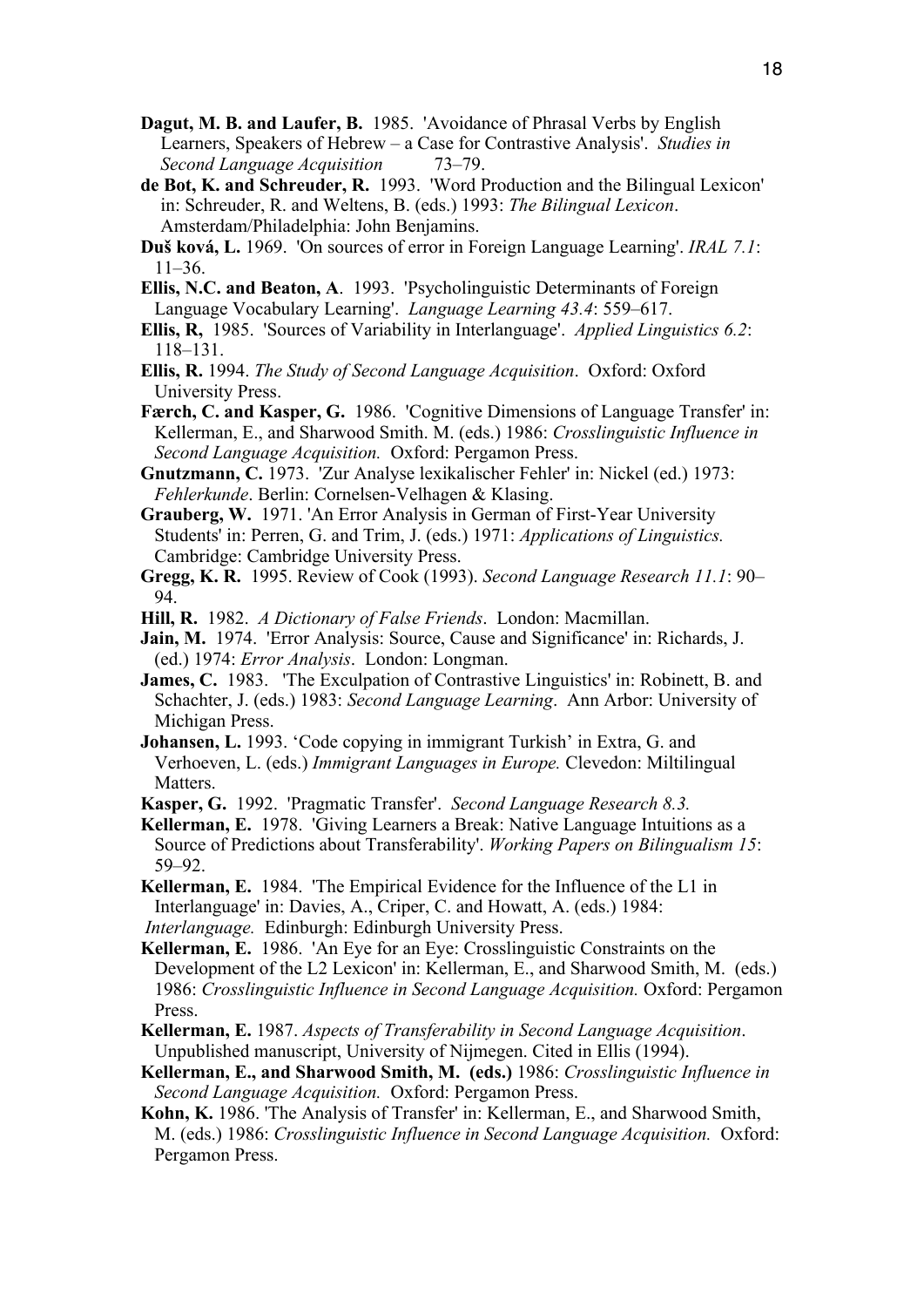- **Kroll, J.** 1993. 'Assessing Conceptual Representations' in: Schreuder, R. and Weltens, B. (eds.) 1993: *The Bilingual Lexicon*. Amsterdam/Philadelphia: John Benjamins.
- **Lado, R.** 1957. *Linguistics across Cultures.* Ann Arbor: University of Michigan Press.
- **Laufer, B.** 1990. 'Why are some words more difficult than others?'. *IRAL 28/4*: 293–307.
- **Levelt, W.** 1989. *Speaking: from Intention to Articulation*. Cambridge, Ma.: Bradford Books/MIT Press.
- **Meara, P.** 1982. 'Vocabulary Acquisition, a Neglected Aspect of Language Learning' in: Kinsella, V. (ed.) 1982: *Surveys 1*. Cambridge: Cambridge University Press.
- **Meara, P.** 1984. 'The Study of Lexis in Interlanguage' in: Davies, A., Criper, C. and Howatt, A. (eds.) 1984: *Interlanguage*. Edinburgh: Edinburgh University Press.
- **Meara, P.** 1993. 'The Bilingual Lexicon and the Teaching of Vocabulary' in: Schreuder, R. and Weltens, B. (eds.) 1993: *The Bilingual Lexicon*. Amsterdam/Philadelphia: John Benjamins.
- **Naiman, N., Frohlich, M., Stern, H. H. and Todesco, A.** 1978. 'The Good Language Learner'. *Research in Education Series, 7*. Ontario: Ontario Institute for Studies in Education.
- **Odlin, T.** 1989. *Language Transfer*. Cambridge: Cambridge University Press.
- **Pawley, A. and Syder, F.** 1983. 'Two Puzzles for Linguistic Theory' in: Richards, J. and Schmidt, R. (eds.) 1983: *Language and Communication*. London: Longman.
- **Perdue, C. (ed.)** 1993. *Adult Language Acquisition: Cross-linguistic Perspectives.*  Cambridge: Cambridge University Press.
- **Poulisse, N.** 1993. 'A Theoretical Account of Lexical Communication Strategies' in: Schreuder, R. and Weltens, B. (eds.) 1993: *The Bilingual Lexicon*. Amsterdam/Philadelphia: John Benjamins.
- **Poulisse, N. and Bongaerts, T.** 1994. 'First Language Use in Second Language Production'. *Applied Linguistics 15.1*: 36–57.
- **Pullum, G. K.** 1991. *The Great Eskimo Vocabulary Hoax.* Chicago: University of Chicago Press.
- **Ridley, J. and Singleton, D.** 1995. 'Strategic L2 Lexical Innovation: Case Study of a University-level *ab initio* learner of German'. *Second Language Research 11.2*: 137–148.
- **Ringbom, H.** 1978. 'The Influence of the Mother Tongue on the Translation of Lexical Items'. *Interlanguage Studies Bulletin 3/1*: 80–101.
- **Ringbom, H.** 1986. 'Crosslinguistic Influence and the Foreign Language Learning Process' in: Kellerman, E., and Sharwood Smith, M. (eds.) 1986: *Crosslinguistic Influence in Second Language Acquisition.* Oxford: Pergamon Press.
- **Ringbom, H.** 1987. *The Role of the First Language in Foreign Language Learning*. Clevedon, Philadelphia: Multilingual Matters Ltd.
- **Sharwood Smith, M.** 1983. 'On Explaining Language Loss' in: Felix, S. and Wode, H. (eds.) 1983: *Language Development at the Crossroads*. Tübingen: Gunter Narr Verlag.
- **Skehan, P.** 1989. *Individual Differences in Second-Language Learning*. London: Edward Arnold.
- **Swan, M.** 1987. 'Non-systematic Variability: a Self-inflicted Conundrum?' in: Ellis, R. (ed.) 1987: *Second Language Acquisition in Context.* London: Prentice-Hall.
- **Swan, M. and Smith, B.** (eds.) 1987. *Learner English*. Cambridge: Cambridge University Press.